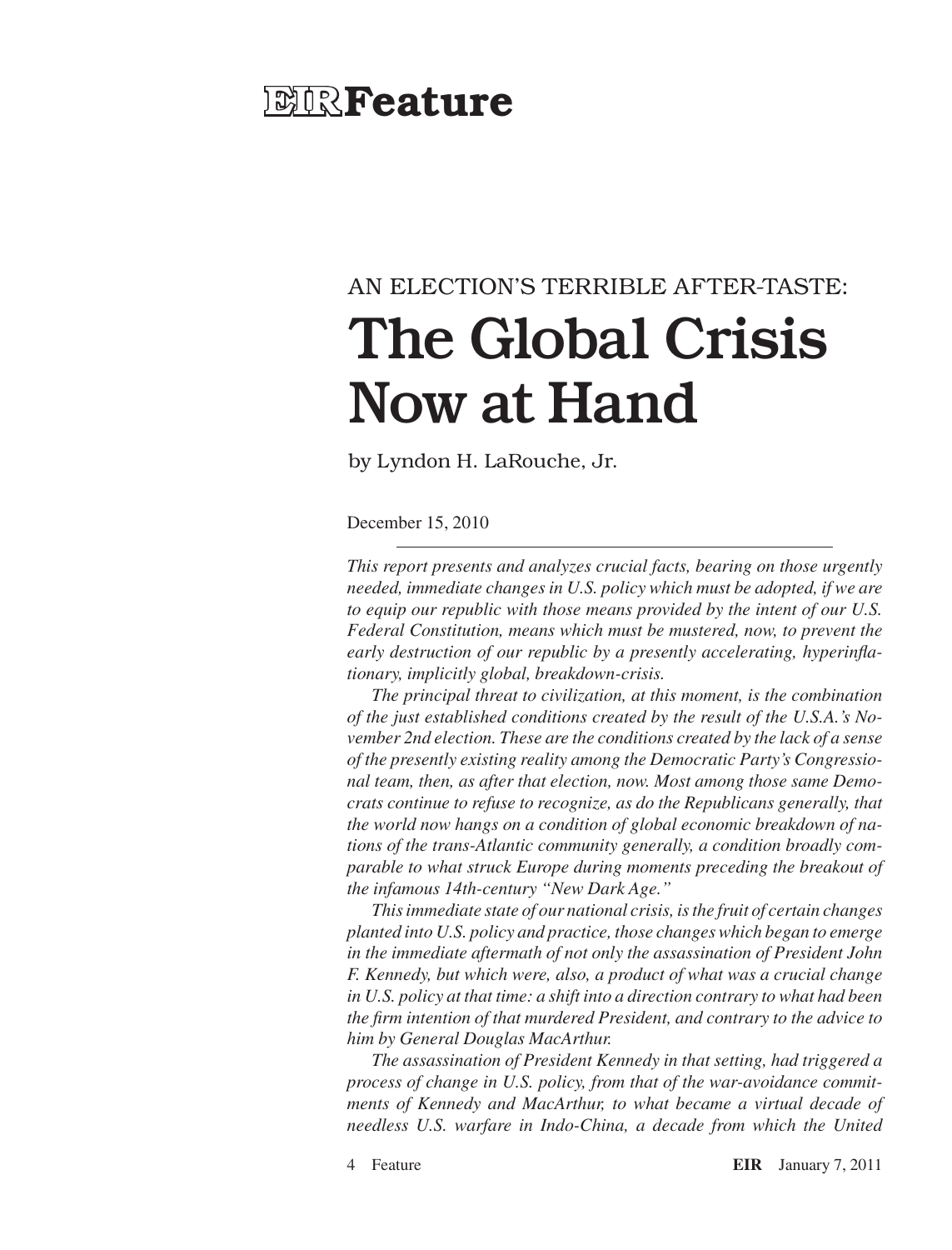

White House/Pete Souza

*The principal threat to civilization, at this moment, writes LaRouche, is from the conditions brought about by the Nov. 2 election: the combination of Nerobama and the newly elected pro-fascist Republicans. Here, Obama (back to camera), with his White House team, in the Oval Office, the day after the election.*

*States as we had known it at that time, has never recovered, to the present day. Since the assassination of President Kennedy, the United States has been drawn, again, and again, and yet again, into a new, colonialist's type of forms of long warfare, which was, chiefly, adventures into which we were lured and trapped by the manipulations of the British empire.*

*Thus, since the assassination of President Kennedy, the policies of long, virtually "colonial" warfare in Asia and Africa, warfare into which, chiefly, sundry British agencies have bullied, or lured our republic, as in the instance of British Prime Minister Tony Blair's fraudulent prompting of a U.S. long war in Iraq. These actions have created a pattern in policies and practice, a pattern which has been the principal contributing factor in plunging our republic into orgies of a presently accelerating process of self-destruction of our nation and its general welfare, all continued since the assassination of President Kennedy, up to the present moment this is written.*

*We have now traveled that same downward pathway in U.S. policy far, far too long. We have gone so far in a downward direction, especially so since August 2007, that we older fellows might now wish to urge our aching bones to crawl, painfully, back uphill in history, hopefully to bring us once more to where President Kennedy's initiatives had carried us in his promotion of highly*  *days in office, with such prompt and monumental achievements as to generate the virtually immediate launching of both the Glass-Steagall Act and also, the matching Tennessee Valley Authority (TVA).*

*What our citizens must now consider, most urgently, is the following.*

*The ugly result of the just-past Federal election,was no accident. The cowardly failure of so many among the Democratic members of the Congress since that election, until now, was also no accident. That failure of those fellow-citizens of ours during the relevant weeks immediately prior to the election, was, essentially, a failure to summon effective resistance to a virtually treasonous posture which had been demanded by a deranged, virtual British puppet, President Barack Obama.*

*The Congress's crucial failure to overturn the President's obstacles by an immediate mobilization for the re-enactment of the original Glass-Steagall legislation, has had two, presently most regrettable effects.*

*The President's own contributing part in creating this catastrophe, has been, first, his flagrant betrayal, for whatever motive of his own, of the immediately most urgent interests of our Constitutional republic, and, second, he has greatly magnified the gains of what must be recognized as pro-fascist elements, within the ranks of newly elected Republicans, as such moral disasters as that are presently typified by the case of Kentucky's* 

January 7, 2011 **EIR** Feature

*creative economic policies of machine-tool design, as coupled with the launching of what was to have become the triumphant landing of men on the Moon. We are, therefore, now, a nation ruled, like many other nations of the trans-Atlantic regions, by a two-generationslong descent into a deep-rooted cultural pessimism.*

*Therefore, if these recent conditions are taken duly into account, my first duty in writing here, is, to tell the citizens of our republic to give up their present, self-destructive worship of their own cultural pessimism. To that end, our citizens must be inspired to bring themselves back to behaving as we had done under President Franklin Roosevelt, and act as that President had acted during his first*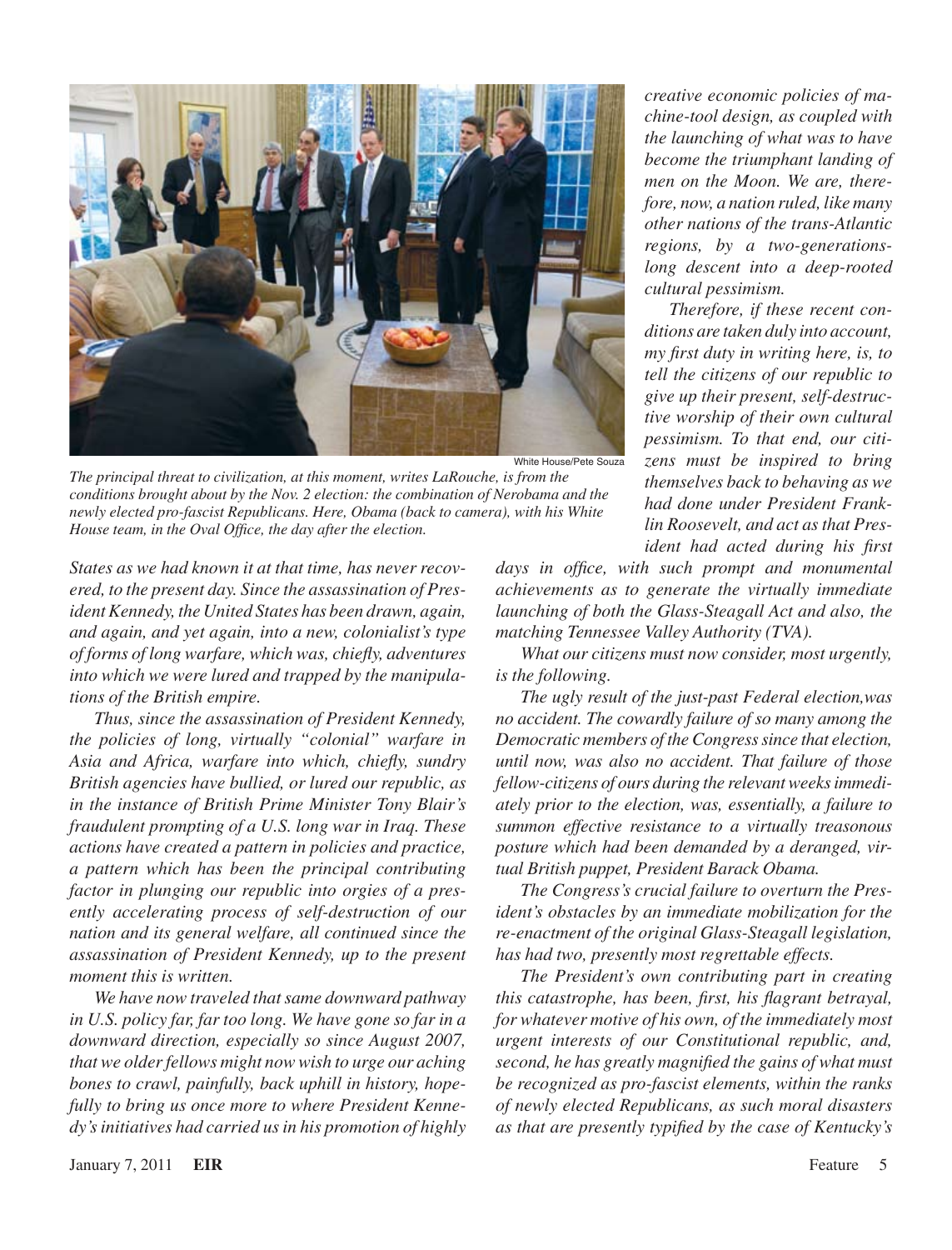#### *U.S. Senator-elect Rand Paul.*

*That combination of factors operating within the Legislative and Executive branches, must be considered, as being, at their least worst, the hopefully temporary, but deep and bitter demoralization among an apparent, present majority of a broadly disenheartened general electorate, a sorrow brought upon them by the manifest lack of response to reality from among most of our republic's currently official leadership.*

*Lest our citizens were to continue to sit like useless blobs, either only sullen, or openly griping, we must remind them, that it was the majority of the citizens' own votes cast which rewarded them with such fresh afflictions as the newly elected clones of Dick Armey, clones such as Kentucky's shameful backing for what I have already cited as the election of a Rand Paul whose presently, publicly avowed policies are, as a simple matter of fact, at least for the moment, a murderous fascism of the form descended from the murderous fascism already rooted in the infamous "creative destruction" policies of such as Friedrich Nietzsche, Werner Sombart, and Joseph Schumpeter.*

*Such horrid developments as those were really no surprise.*

*Tendencies toward fascism in the trans-Atlantic region, again, today, were not the only leading factor to be considered in the presently immediate aftermath of that recent election. Ten years have passed under the reign of the evils typified by two terms of President George W. Bush, Jr., as those have been followed by a half-baked term under Barack Obama so far. During the same lapse of time, what had been ten-year olds when President Clinton left office, in 2001, have now reached the age of citizenship in the year 2010. When this matter of generations is considered in the large, that generation of those who have become eligible, recently, for the status of citizens, now represents, by and large, a different cultural outlook than those predecessors who had become citizens prior to or during the time President Clinton was in office.*

*Through relatively little fault of their own, that new stratum of actual or potential voters which reached voter-age since President George W. Bush's first election, has been lured by its own expressions of deeply plunging cultural pessimism, into the likeness of a postcivilized generation, a pessimism fit to match the "wet dreams" of those who had been the activists of the degeneration known, since 1950, as The Congress for Cultural Freedom (CCF). The effect of the present, im-* *plicitly fascist legacy passed down by the CCFers, represents today, a new, deeply habituated cultural depravity within today's young generation, an existentialist depravity, whose outlooks converge on the existentialist plot of Peter Weiss's 1967 Marat-Sade, upon a commitment, now expressed as "no jobs, no work," and, therefore, little inclination, or ability to become active members of an actively "civilized" generation. Hence the pattern of suicides among the college-age student population, and also others, during the moral and cultural decline which has accelerated under the Presidents of the recent ten years.*

*In fact, we have the disastrously extensive loss of the role of the leading productive skills which had been formerly associated with the U.S.A. and Europe, a loss typified by the presently dwindling numbers of those still living veterans of World War II, as also from among slightly more than a generation later. These members of society, are now rapidly declining at such a rate that, were we to postpone a return to the mustering of skills associated with high energy-flux-density technology, by as much as a few more years, the possibility of a general economic recovery in North America, as also in Europe, could be postponed until a time generations to come, at best.*

*This presently declining pattern of both dwindling productive aptitudes and desires among our younger citizens, is to be taken as a warning that we must now act to change the direction in our culture, a change toward an emphasis on increasing energy-flux density in the prevalent modes of existence and productivity. Gimmicks of the dubious sort which pass for inclusion among the category of culturally pessimistic forms of "acceptable behavior" today, are worse than useless under the present circumstances of the currently accelerating, general economic decline throughout the trans-Atlantic sector of the planet.*

*A large minority of the world's population, now chiefly Asian, found among the world's leading nations, are tending to reverse the downward trend being experienced in the trans-Atlantic realm. These include China, India, and Korea most prominently, but also a few others which could or would walk the same pathway of progress. These include nations whose populations are also carrying a large ration of those who are yet far from what used to be considered as approximating a European standard of productivity of the sort remembered from prior to the 1968-1971 general downturn in the trans-Atlantic regions of North America*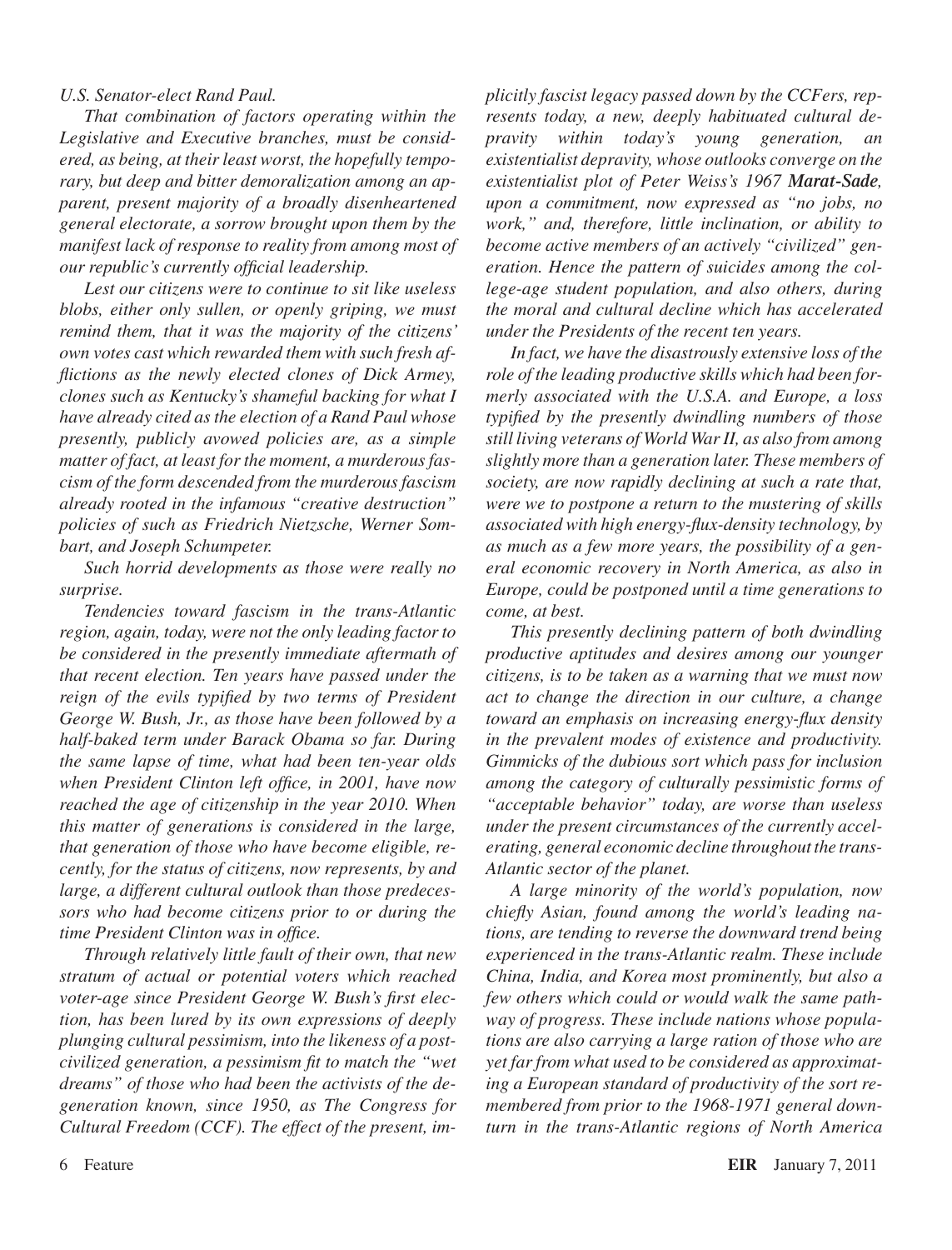



*European history, including its trans-Atlantic extension, has been chiefly divided among three successive types of maritime, monetarist rule: Ancient (represental by the Roman Empire, top left), Medieval (Venice: the Horses of St. Mark were looted from Constantinople during the Fourth Crusade) and Modern (the British Empire: in 1805, the British Navy won a decisive victory* 



*and western and central Europe. So, even the Asian nations inclined to increased emphasis on nuclearand thermonuclear-powered technologies, could not presently resist the effect on them from a presently imminent, suddenly catastrophic breakdown-crisis now striking down the present trans-Atlantic region of the planet.*

*Therefore, a fresh concept, and matching new methods, are urgently needed. I proceed here, now, to outline the necessary conception which you must adopt, if you are willingly competent in the matter of keeping a nation fit for human habitation in the framework of the presently accessible level of human productivity per capita and per square kilometer.*

# **PREFACE** A Tale of Three Empires

Consider the history of that monetarist form of empire-in-fact which has been commonly called Europe's own version of "European civilization" since the interim period of the reign of Alexander the Great. Consider this in the light of the present moment of an awesome, world-wide, economic breakdown-crisis in the existing order. This is an order whose immediate vulnerability islodged chiefly within the trans-Atlantic community, but even the greatest and the most advanced of the Asian sector of the world could not long escape the presently oncoming, initial collapse of the trans-Atlantic system.

European history, including the trans-Atlantic extension of European cultures, has been chiefly divided, so far, among three successive, readily named, categorical parts of an essentially *maritime* set of types of *monetarist* rule: **ancient**, **medieval**, and **modern** types.

Each of these three has differed qualitatively from the others in essential characteristics as categorical types; but, each encounters its own peculiar doom, in what takes the imperialist form which is inherently specific to all specifically European models of monetarist systems as such. Each from among such systems, were each prone to its "own, peculiar" choice of way, either to be superseded, or to be plunged into the ostensible, cultural "dead end," as into some new dark age.

January 7, 2011 **EIR** Feature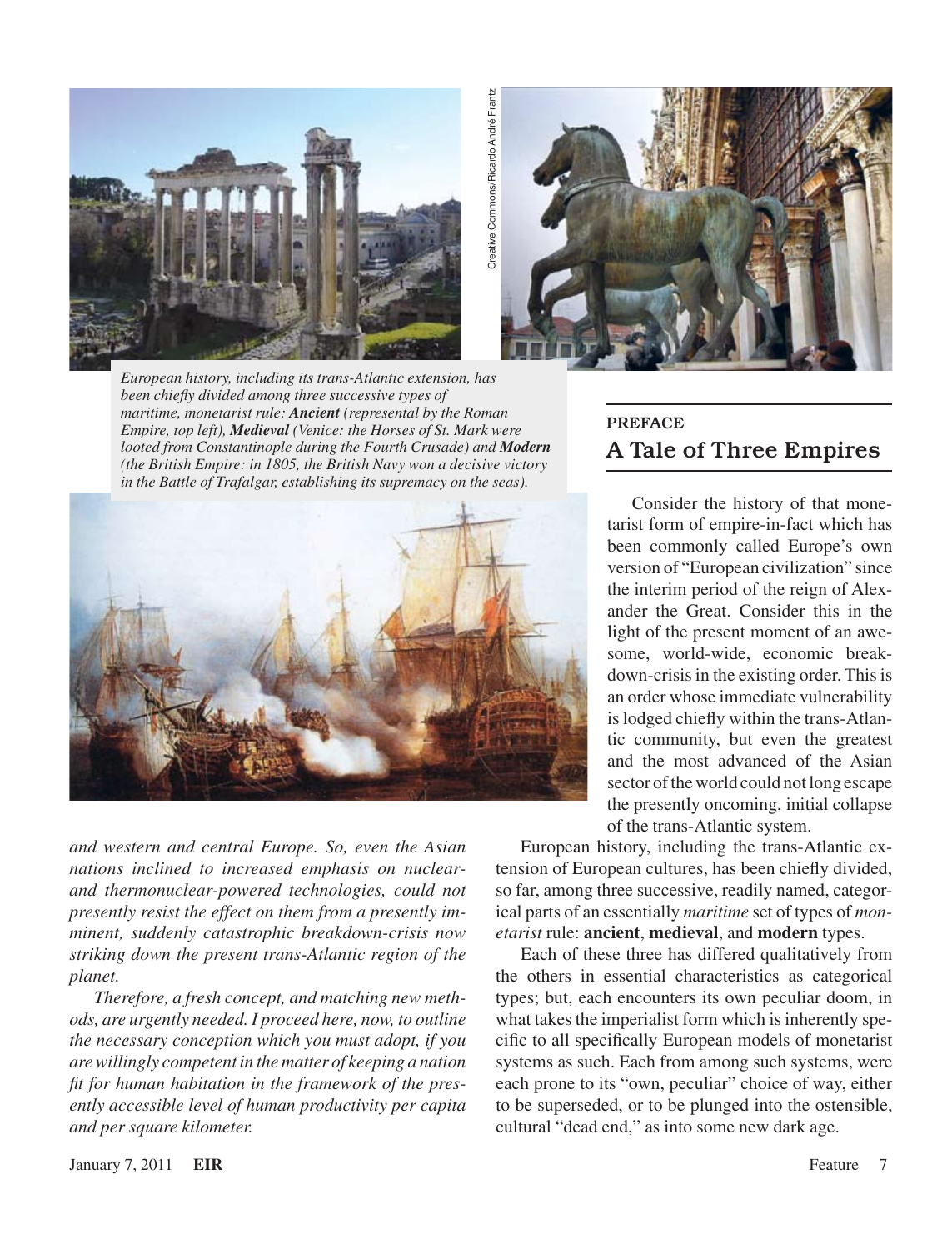That much said thus far, now trace the history of that monetarist empire-in-fact which has been commonly named "European civilization," which dates as such, since the interim period of transition following the fall of the Persian Empire, until the death of Alexander the Great, and until the present moment of an onrushing threat of an awesome, world-shaking, general breakdown-crisis of today's presently existing world order.

This world's history of European-centered culture among, until now, three successive imperial systems, is a succession readily named as that of a set of categorical parts of that culture: *ancient*, *medieval*, and *modern*. Each among those three phases, has been qualitatively different from the others, but each was coming toward its own peculiar quality of doom, in its own time, and in its own way.

The first category of this historical succession, had begun with the rise of the Hellenic power attained prior to the ruinous, long Peloponnesian War, a war from which ancient through modern aspects of so-called Greece have never fully recovered as a political system since that time. That part of European cultural history ended its first phase with the fall of the Roman Empire into what has been customarily classed as **The Dark Age**, from which an eastern phase of the Roman Empire emerged, until the precipitous decline of Byzantium since about A.D. 1000. However, in the meantime, between the Fall of the first Roman Empire and the advent of the Fourteenth-century "New Dark Age," the coincidence of the ecumenical relations among Christianity, Islam, and Judaism, as during the collaboration of Charlemagne and Baghdad's Haroun al-Raschid, plays a most remarkably exceptional role in its time.

A careful reflection on the essential role of Charlemagne in his time, compels what remains among today's meager ration of actually thinking contemporary historians, to consider a glaring fact which most of them had contrived to overlook, until now.

The period of Charlemagne's leading role, launched what was, for that historic moment, the appearance of the second great European development of a dominant form of inland-based culture since the absorption of the defeated "Ionian" system, into that intervention by Alexander the Great's role, a role contrary to what had been the intention of his father, in his leading role in the destruction of that Achaemenid empire based on "the oligarchical principle." The failure of most European historians, including the trans-Atlantic varieties, to grasp the crucial importance of Charlemagne's cultural revolution, is among the most indispensable among those cases which must be addressed for understanding the deep background of any or all parts of the scientifically true history of the world's Europe-pivoted, trans-Atlantic region since the time from the fall of the Achaemenid empire, to the present date.

I am now obliged to step aside from what I had been tracing, here, thus far, as the unfolding process of rootdevelopment of the foundations of ancient and medieval European history-in-fact. To understand real European and world history competently, we must abandon the mere shibboleth of *a chronology mistreated as causality*, in order that we might now examine the implications of the case of Charlemagne's revolution, seemingly "long before histime," in itsrelevance for defining the process of the history of European civilization scientifically, rather than chronologically. To understand the role of Charlemagne in history, we must abandon conventional explanations of a sequence of developments in history, in favor of recognizing that a truly lawful study of history must be located as a special case of the application of a principle of physical relativity, rather than linearized sequences.

#### *Physical Relativity & Charlemagne*

In the course of my dialogue with a circle from among our republic's best qualified economists, I shocked them, if only momentarily, by introducing the concept of economic "platforms," rather than what had been a more conventional emphasis on the term "infrastructure." The relationship of this correction which I have introduced to what have been, academically, "more conventional" categories of doctrines on the subject of economy, which have been maintained as a system of belief among economists and related professionals, which has been established and maintained on the pretext of conventionally taught mathematics and the treatment of related subject-matters, reflects a mid-Nineteenth Century adoption of what was actually the pseudo-scientific hoax which became known, since such mere mathematicians passing themselves off as

<sup>.</sup> There had been maritime systems in Europe earlier, but, as in the case of Tyre, as an accessory of Mesopotamian interest, and of the alliance of Etruscans and certain Greeks with Egypt, the maritime power of the pre-Macedonian Mediterranean served as auxiliaries of the relevant land-based, largely agrarian powers, like the Sumer colonized by an Indian Ocean maritime culture, which had, themselves, often come, as did classical Egypt of the pyramids, into the Mediterranean as offshoots of a maritime culture.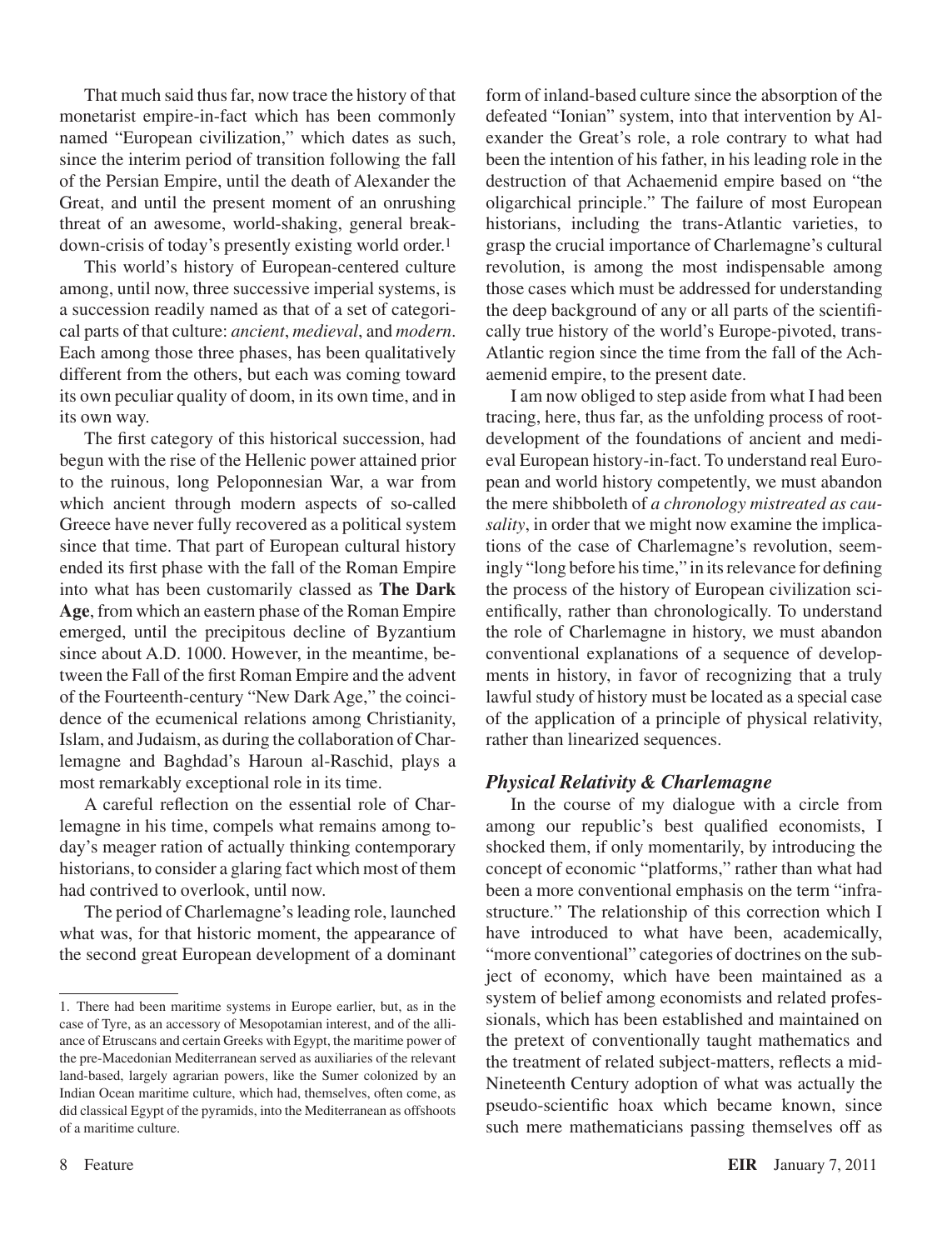

*Human transportation has advanced from less effective modes, including ocean and riparian transport, to the evolutionary development of railway transport, and now, to magnetic levitation modes. Shown: a Viking ship (8th-11th centuries); and the MLX01, a modern maglev, at Yamanashi test track in Japan.*



physicists, as Rudolf Clausius, et al., had demanded be adopted, then, as a mere mathematician's "Second Law of Thermodynamics."

We must now discard what are merely a commonplace mathematician's attempts to impose formal-mathematical determinism in domains of experimental physics in general; we must turn, instead, to emphasis on the higher–ranking domains of the quite different physical causality expressed by living processes, and, then, again, the radically higher, different qualities of the experimental notions of causality expressed in that Riemannian domain of human behavioral causality, as that was developed further by such stellar figures as Academician V.I. Vernadsky. We are thus impelled, as Bernhard Riemann concludes the crucially important, third and concluding section of his 1854 habilitation dissertation: "to depart the department of mathematics, in favor of the department of physical science."

That is precisely the nature of the seemingly insoluble crisis with which the case of Charlemagne confronts the customary selection of historians and economists, still today. My own emphasis is on replacing, not only the term, "infrastructure," but the widely presumed notion of physical-scientific causality in economic processes, by the introduction of a conception which I have termed "platforms."

To illustrate the meaning of that distinction, consider the following.

In the world history of transportation, we have the following sequence in the order of ranking, away from the less useful, to the succession of the more effective economic performance obtained from a succession of extensions of *the generality of* basic transportation of the following succession of the general forms: **human and animal** movement, **ocean transport**, **riparian transport**(as by combinations of river and canal systems, as this was introduced as a nationaleconomic system under Charlemagne), **the evolutionary development of railway transport** as, initially, into its development from a complement to riparian transport, to **full function rail**, to **transcontinen-**

**tal rail,** to **magnetic levitation modes**, to **magnetic levitation as a mode of ultra-high-speed transport within evacuated tubes** (e.g., up to 1,000 miles per hour).

The most convenient illustration of the fact that a physical principle of national economy is at issue here, is the subject of why the British empire went to war against, and between Germany and Russia, over nothing so much as the "geopolitical" issue of the implicit economic superiority of trans-continental railway systems over oceanic modes of transport. (Air transport as such, is not competitive as a general system of transport, but, rather, a special one, with a special class of functions.)

This same *geopolitical* principle had already been posed, with mortal effects, by and against Charlemagne.

The case of comparative modes of general economic action through transportation, is paralleled by, and complemented by a second general category of physical economy. The subject in this case, is "energy-flux density."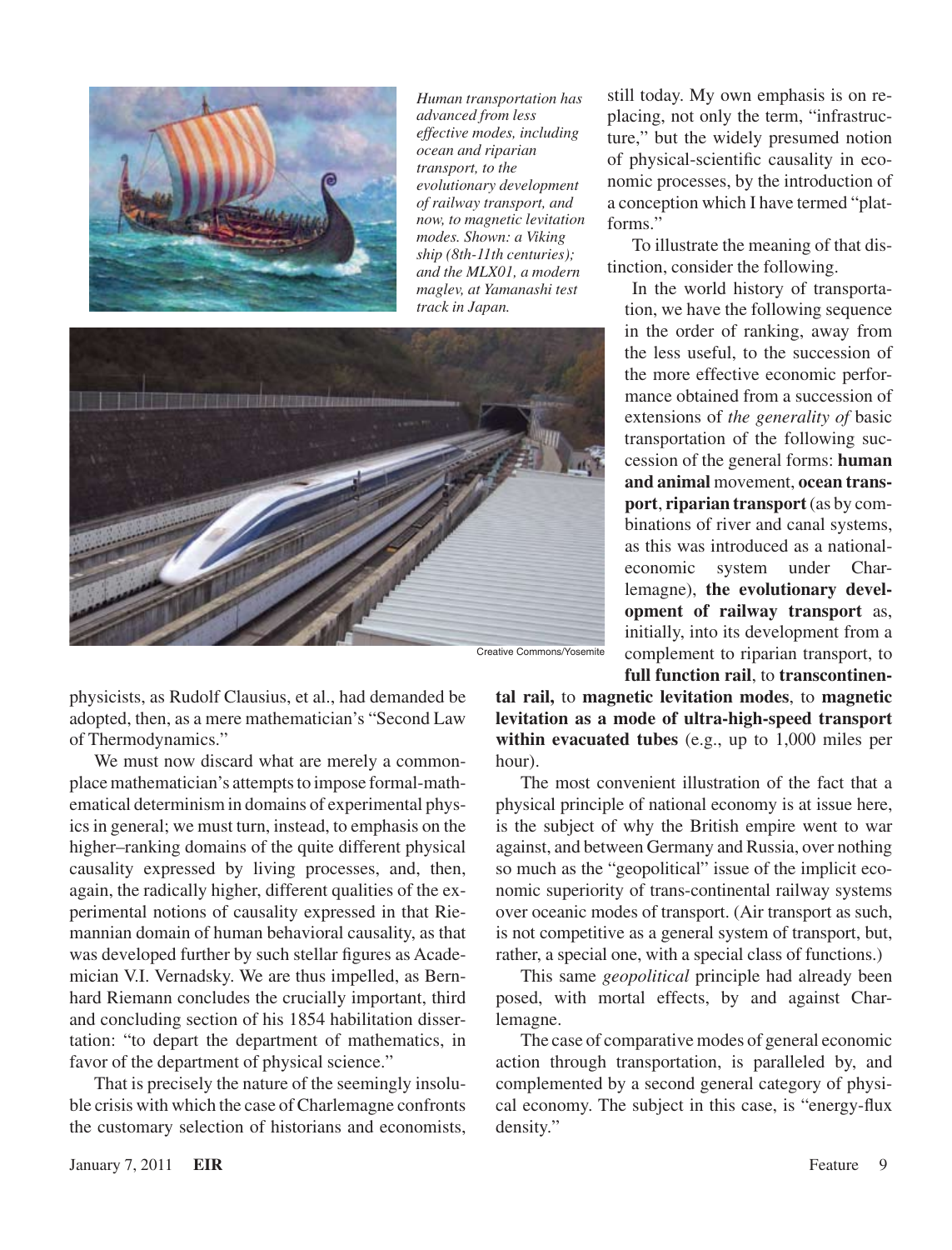The properly scientific use of the term "energy-flux density," can be illustrated by the role of the increase of potential as proceeding from the use of sunlight or wind as a source of power, to the far more efficient use of combustion of fuels which are to be ranked in the equivalent of a fixed number of calories contained within an increasingly narrow cross-section of a channel through which a fixed number of calories of flow is confined. Nothing can match nuclear fission presently, except, foreseeably, the higher rank of thermonuclear fusion as a standard expression of power.

Similarly, a national system of general health-care is vastly superior practice applied to the population of the territory of a nation, than health-care systems which serve selected individuals within the nation. Hill-Burton should have never been superseded by insurance "companies," or comparable, commercial health-care management systems.

Similarly, high-quality general education for all, is vastly superior in benefits of a national economy, than higher education selected for, or affordable only as a quality of education only for some.

Return attention, briefly, to the case of the history of the introduction of canal and railway systems inside the United States. Consider the Charlemagne revolution in economy in this light. Take note of the historical fact, that the European system of integrated rivers and canals, was already the model in terms of waterways, for the later development of national and continental railway systems. Note that the European continental riverway and canal systems for the areas inclusive of France, Germany, and Austria (for example) were not completed until the long-delayed 1990s completion of the link between the Rhine and Danube systems!

Do not overlook the element of economic insanity, which, in the case of the United States, was shaped by London and Wall Street policies for looting the interior of that nation.

In this case, public mass transport and power-distribution-and -production systems, predetermine the lines of development within a national, or continental territory. Public water systems, when organized on a regional or national scale, are less costly, in fact, for society than "private" ventures. Not only that, but the way such systems are charted and developed will be a cardinal factor in shaping national economic potentials within the nation, and will be both less costly and vastly more beneficial than any general sort of private policyshaping imperative.

Return attention to the specific case of prototypes of modern national economy introduced as original leaps in progress of mankind. Here, we locate the role of the individual creative will in a national economy. What no machine can do, is actually create. Excepting the creativity inherent to the evolution of the universe and of living species, only the willful higher powers of the human mind, as distinct from the functions of senseperception as such, can provide the factor of human creativity upon which the success of the nation, or continent depends absolutely.

In other words, the most effective approach to organizing an economy, isthat developed in such exemplary cases as the Commonwealth of Massachusetts for as long as it was operating within the framework of the freedom which the original English charter allowed to the commonwealth itself. Notably, this success of Massachusetts under those conditions of sovereignty, depended upon the expression of that sovereignty in the form of the same notion of credit-system, as in the original case of Massachusetts and in the role of Alexander Hamilton's design for a credit-system of a nationalbanking system of credit, which distinguishes the original Constitution of the United States, systemically, from the monetarist systems of presently, and traditionally British-controlled Europe, still to the present day.

Indeed, the intrinsic superiority of those potentials specific to the United States economy which had been, until recently, qualitatively superior to those of the European political economies, is shown in two principal, convenient cases. In the rise of a modern German nation, the impact of Friedrich List provided a systemic foundation for what Germany would later achieve, when allowed to do so, followed by the post-Philadelphia 1876 celebration economic miracle of the Germany economy which Chancellor Bismarck based on the guidance by the United States', and the world's leading economist of that time, Henry C. Carey.

So, to summarize the argument bearing on the case of Charlemagne, as we have pointed it out thus far, it was the development, under Charlemagne, of all of the categories of essential features of a modern nation-state economy, including the essential rudiments of organization of a modern national economy, which were already present.

What had happened in the immediate aftermath of the death of Charlemagne, was that the "platform" built into the underlying general "platform" of the economy, was being aborted through the role of forces centered in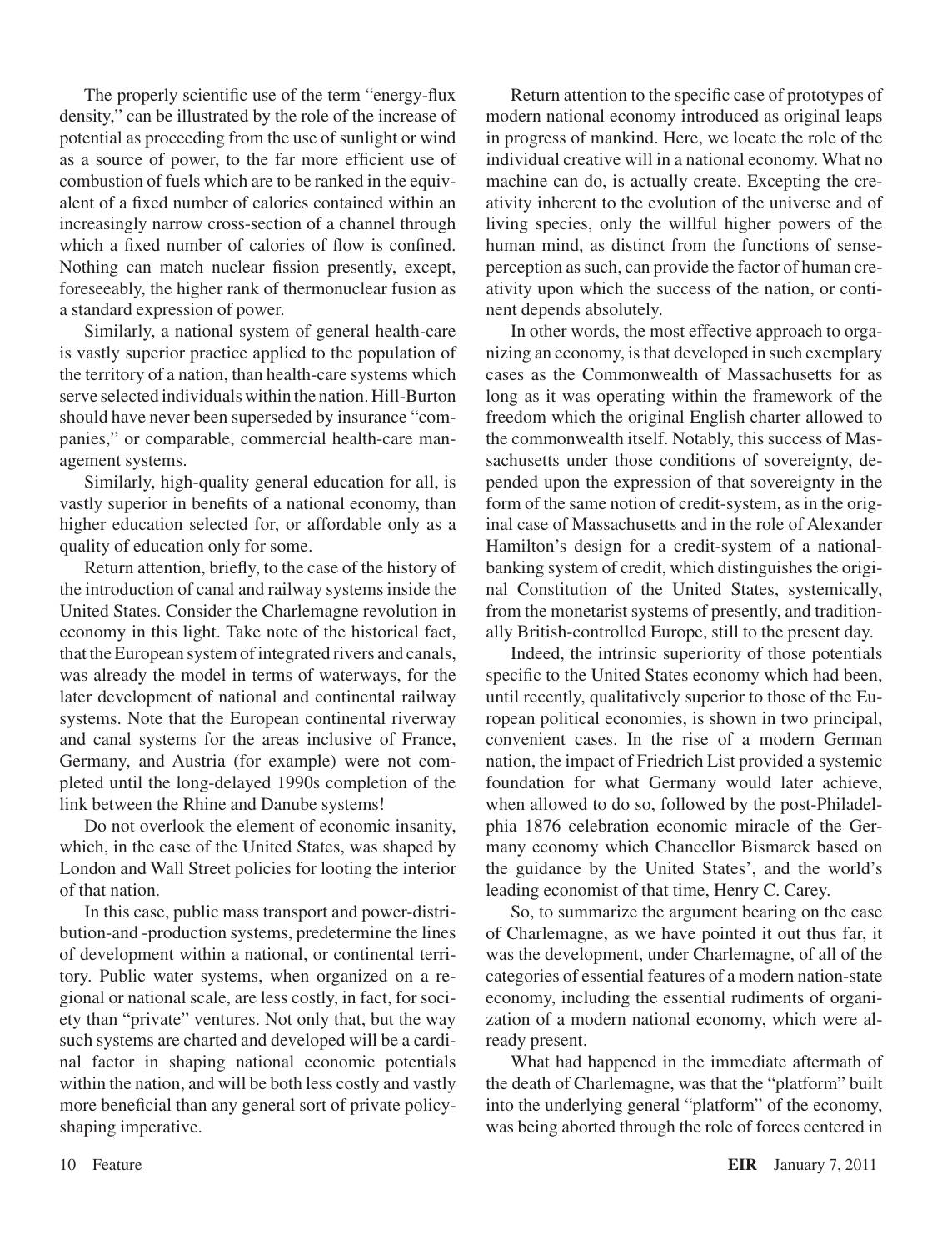Charlemagne's principal adversary of that time, the Byzantine empire which had set into motion the process of destruction leading into the Norman conquest of what is presently named the British Isles. This was the result of a cycle established then, and implicitly concluded with the pitiable failure of the remains of the Byzantine empire left by that Fourth Crusade leading into the subsequent, Fourteenth-century "New Dark Age."

The lesson to be adduced from the admittedly preliminary condition of what I have presented as a special topic, here, thus far, touches the rudiments to be brought into consideration under the heading of what I have presented as the case of the notion of "platforms" as the role of integrated national systems, rather than "infrastructure."

The corollary word of caution to be supplied, is that to be "free," the population and its territory must be developed up to the level of development required for useful promotion of the productive advances in the creative powers of the individual person. The promotion of the development of the individual economic enterprise within the economy, is properly a matter of principle; but, the development of the "platform" on which the individual enterprise depends, is to be treated, as Charlemagne attempted, asthe "platform" on which successful private initiative depends for its successful expression.

Compare the exceptional page of European history marked out by the role of the great reforms of Charlemagne with those of modern Europe and the United States since the 1648 Peace of Westphalia.

The case of the Transaqua approach to the rescue of Lake Chad, should be considered as a prime example of this principle of the rights of sovereign nations to secure the means of their needed development.

#### *Back to Reading "Conventional" History*

We are now confronted by the prospect of the early appearance of the fourth, yet-to-be-settled, but possibly early successorto the presently collapsing system*.* This, in turn, confronts us with an implied choice between the greatest, and most advanced quality of human achievement ever dreamed by any known person thus far, or, the alternative choice of a prolonged dark age which would be comparable to, or even much worse than the infamous "new dark age" of Europe's Fourteenth Century.

This set of four maritime-rooted models up to the present time, presents us, in that fashion, on the one side, with three known, qualitatively distinct stages of a monetarist form of Europe-centered civilization, and, in a fourth case yet to be determined, one way, or the other.

All three of the presently known phases in past or current European and trans-Atlantic systems, have been, essentially, of the quality of being both maritime and monetarist systems in their top-down characteristics, from their start, as distinctly monetarist empiresystems which secured their integrated forms as national phase-states of respectively separate nations, within an inclusive empire, as what were predominantly "inland" forms of monetarist practices in their essential character as virtual captives of the monetarist system operated from above the subject nations.

In this way, international monetarist systems which have been developed as supra-national maritime cultures, have been developed as an expression of the higherranking trans-oceanic maritime cultures, those of the class of "Peoples of the Sea" reigning over nations through an international system of finance and trade operating from above the authority of the individual nation within the system. Rosa Luxemburg<sup>2</sup> and the U.S. State Department's Herbert Feis<sup>3</sup> had been relatively unique, as much as outstanding, as they described this imperial model as the principle of what continues to be the modern British imperialism which has been continued, still, today.

This maritime-imperialist form of monetarist system, had emerged out of an implicitly long history of essentially transoceanic maritime life among coastal and insular points of contact, as between coastal and lower-riparian locations, as along the standard trans-Atlantic and Indian Ocean routes. There were also some significant trans-Pacific routes.

The significant extension of maritime cultures based on a concept of a predominantly closed system of changes within a guiding systemic form of "finite but not bounded" stellar array, can be traced, presently, as a form of organization of society, either during, or following the close of the roughly 100,000-year quasi-permanent glaciation of large regions of the northern latitudes. In this roughly 15,000 years of rise of the levels of the oceans by about 400 feet to post-great-glacial levels, there came expansion into what had been inland glacial regions, as accompanied by titanic shifts in cli-

<sup>.</sup> **The Accumulation of Capital,** Chapter 30, "International Loans," 1913.

<sup>.</sup> **Europe: The World's Banker 1870-1914** (New Haven: Yale University Press, 1930.)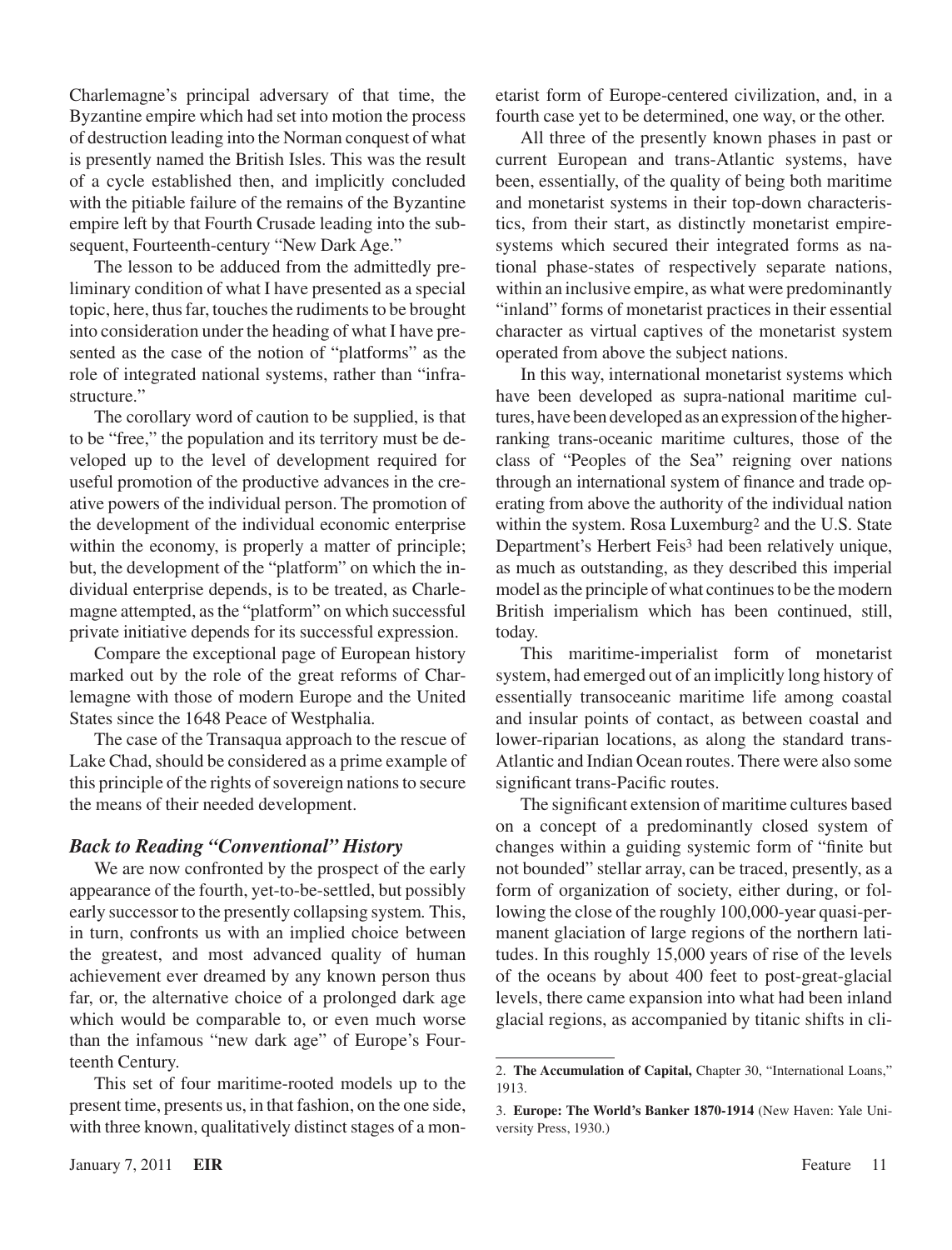mate and climates. Thus, we are confronted with the curious distinction of the "peoples of the sea" as "gods," or "immortals," and those of landlubber proclivities as ordinary, mortal men and women.

There is another implication of this just-outlined set of distinctions which must be at least briefly mentioned here.

The several kinds of evidence of the ancient transoceanic maritime cultures' knowledge of certain great and still greater astronomical and related cycles, such as that of the cycles of migration of the North magnetic poles, and the famous great calendar cycle associated with the name of Plato, must be kept in mind in efforts to assess the underlying intellectual forces operating as if beneath the surface of the direct experience on cultures experienced as being approximately "specific" within the span of two or three generations.<sup>4</sup>

#### *The System of Economic History*

We can treat these—now identified—four categories of states of culture being considered, three known, and one to be added, as being akin in their respective distinctions from one another, as they are comparable to four different cultural types from among human biological species*.* The distinction among those "species" is not statistical in essential nature, nor merely nominal in other ways. To grasp this notion of specific distinctions with scientific precision, rather than merely "handwaving" description, consider the following argument to be made at this juncture.

The key term for this purpose, is the principle of "fire," as that has been a specific social category uniquely attributed to human behavior since, at least, no later than the relevant sociological issue was treated in Aeschylus'**Prometheus** trilogy.

The concept of man's use of fire, is the crucial distinction of man from ape for those archeologists seeking a crucial way of distinguishing ape from man in a sampling of the use of fire relevant among comparable sampling of human-like remains met in ancient sites. That fact leads attention to the therefore provocative report, that the Olympian Zeus of Aeschylus' **Prometheus** trilogy should have forbidden the use of fire by mortal man.

To develop the argument, upon which the definition of cultures as being different *species in principle* depends, as I have done here, we must recognize that the qualitative changes which distinguish one human culture from another, correspond to species-distinctions, either in literal fact of the matter, or by analogous forms of distinctions of efficient principles expressed in a type of human practice. Examples of this method of assigning systemic distinctions among cultures, can be provided as successively higher forms of heat-principles marked out by distinguishing sources of employed forms of heat within the practice of a culture by the chemistry of successively ranked orders of "energy flux density" in the form of applied heat, or heat's congruent equivalent. By changing the composition of "energyflux density" per capita and per square-centimeter of cross-section, we have defined the basis for focusing attention upon the notion of the physically specific "level" of distinction of the cultural development of the population of a species of societal development.

That example of the role of energy-flux density in defining a culture, serves as a pedagogical model which should be found helpful in understanding the differences in essential nature of the distinction among different cultural-behavioral types among the human species, as when we contrast the range of behavior among animal species, to that of the social species of ranking specific qualities of differences among human cultures. It is particularly notable, that human beings can change the species of their culture, whereas lower forms of life can not do so voluntarily, as if by their own will.

Thus, the very notion of species must be defined as a matter of relative form of willfulness: the one essentially biological; the other, what the work of Russia's V.I. Vernadsky defined as the Noösphere, as the phasespace afforded to the *human noëtic powers*. Only man can change his species of existence voluntarily, doing that without changing the animal-like specifics of the human beings in which such voluntary modes of change of species can occur as a change in physically-specific features of a culture. Hence, we have the implicitly

<sup>4.</sup> We need not worry ourselves over precise mathematical scales in this discussion. What is of crucial importance here, is to bring to bear the factors of large magnitude for their impact on the short-lived and constricted span of experience of the human individual, the immediate household and local or regional community. As Bernhard Riemannn emphasizes in the third section of his 1854 habilitation dissertation, man's potential capability for knowing what is sought as being true, or as fairly approximated estimates in the very large, or the very small, both of which are each beyond individual sensory experience, are keys to discerning those principles which are demonstrably true, but whose construction from experience reaches beyond direct sense-perception. It is necessary to be capable of hypothesizing the higher hypothesis.

<sup>.</sup> I shall come back to that in a later chapter of this report.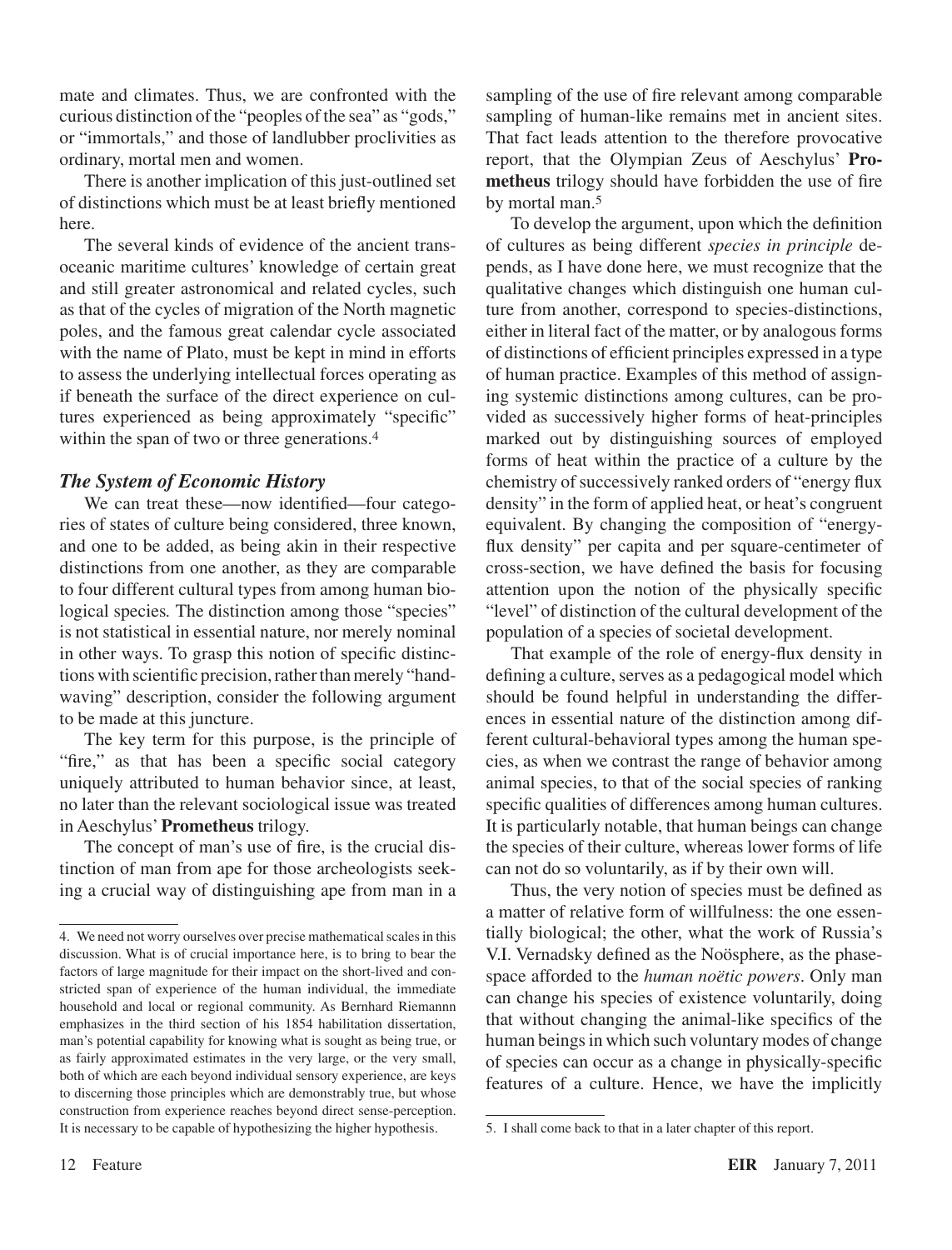theological distinction of man, as a representative of the Noösphere, from the creatures of the Biosphere.

Now, with those conceptual tools so identified, we proceed here, now, to treat the three specific categories of human culture considered from the vantage-point of three European cases, and the choice between contrasting future options, for a fourth.

The practical importance of the qualification which I have just introduced here, is illustrated in the most convenient way, by the clinical distinction between the transition from Roman to Feudal cultures, on the one hand, and the more complex transition from the Feudal, to the Modern European culture, on the other.

The first category of the succession defined by the sequence of the first three selected, previously known cultures which I reference here, appears in the rise of what became the hegemonic power within the Mediterranean region of a form of maritime culture which tradition associates with the Ho-



LaRouche's concept of the economic "platform," as opposed to the conventional notion of *"infrastructure," is one of integrated national systems, as illustrated in this graphic series.*

meric **Iliad** and **Odyssey.** The notion of the hegemony of a specifically European maritime culture, is associated with the transition, via the role of Alexander the Great, in the process of development of the relative supremacy of a Mediterranean-wide, imperial form of maritime culture leading into the establishment of a Roman Empire. That latter development should be traced through study of the plotting, on the Isle of Capri, between the future Caesar Augustus and the priesthood of the Eastern cult of Mithra.

The development of the Roman empire, in its character as a Mediterranean-based, monetarist form of maritime empire, has been continued in globally extended European history to the present days of the British monarchy.

# I. Introducing Modern Physical Economy

My own principal, and relatively unique accomplishment in respect to an actual science of physical economy, has depended on my vigorous resistance to the notion of a "merely mathematical" science of economy.<sup>6</sup> My relevant decision to that effect was first expressed in early 1953, after, first, several years of actively rejecting the

<sup>.</sup> This does not mean, as some foolish, would-be critics have alleged, that I have rejected mathematics. It means that competent mathematics depends upon the higher authority of physical science, as through the discovery of universal physical principles which supersede any form of mathematics contrary to those discovered principles.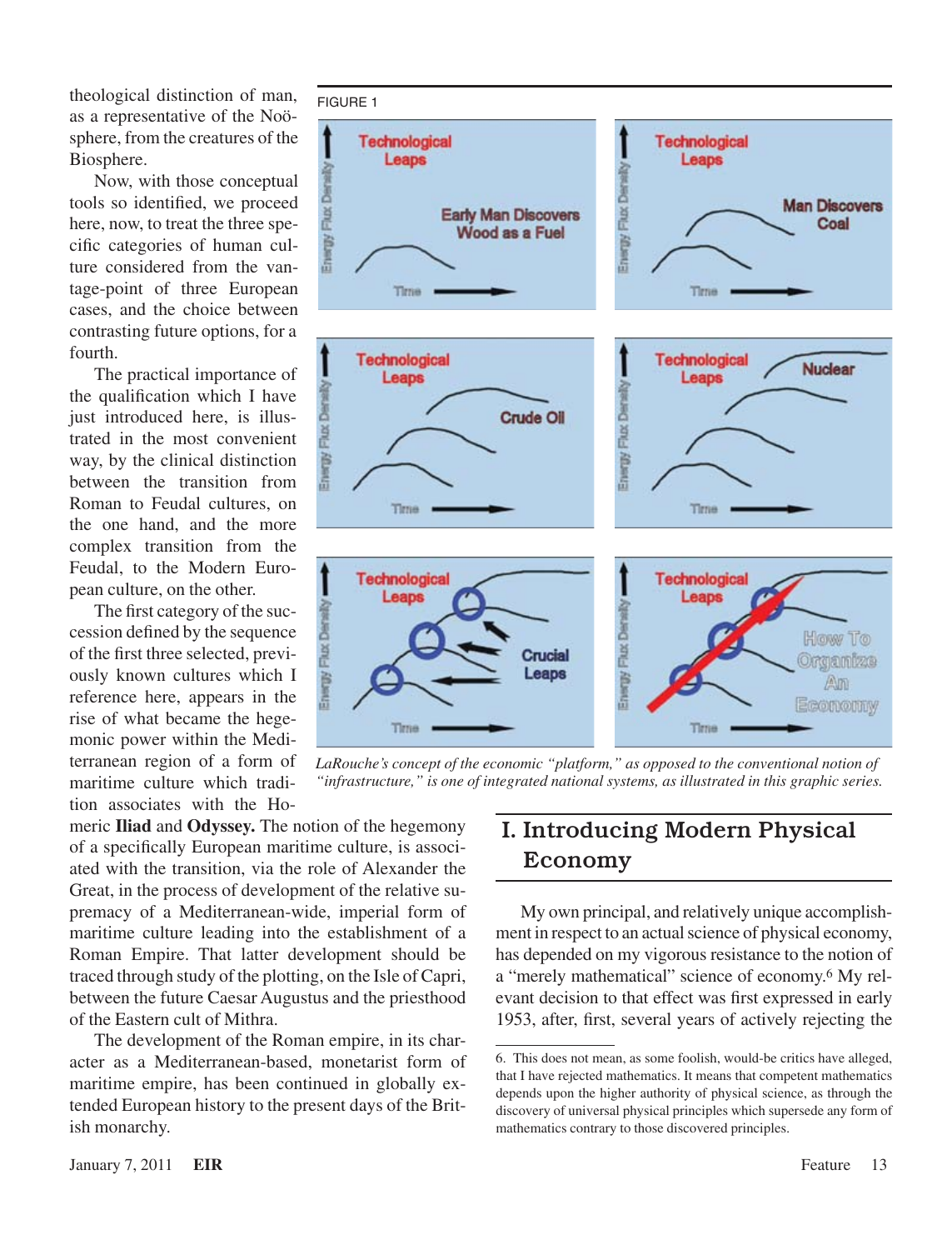attempts at defining an economy by two relevant acolytes of Bertrand Russell, Professor Norbert Wiener and John v. Neumann, that by my settling on the standpoint of the physics emphasized by Bernhard Riemann in the concluding, third section of his 1854 habilitation dissertation, the location in which he, in accord with his Berlin mentor, the great Lejeune Dirichlet, introduced the key to the development of an appropriately modern form of a science of physical economy.

From the beginning of adopting that approach to a physical science of economy, what my approach defined from the start, is implied in two crucial guiding principles. **First**, that no monetary system provides a functionally valid guide to defining a notion of economic value of anything other than a measure of the credulity of buyer and seller, alike. **Second**, the twofold principle, that the proper measure of physical value, is relative to the economic processes of society considered as an indivisible whole, and in no other way, and to the fact that relative value can be described only in terms of rises and falls in relative values as value is definable in terms of the net rates of increase (or decrease) of the realized net productivity of the labor force of a society as a whole.

That is conceived and measured as either adducibly accomplished fact, or, as projectable changes, upward, or downward, may be defined over varying, relatively shortrange, to relatively long range intervals of lapsed time.

#### *"Field Test: Auto"*

My first "field test" of this approach came in the performance of my function as an executive for a management consulting firm. It occurred in the course of my forecast made at the close of Summer 1956, of a deep recession to strike suddenly at some point between late February, or early March 1957. The principal subject for this first such forecast of mine, was the topic of that system of production, trading, and credit as represented forthe combined new-car and used-car marketing under the conditions typified by the form of the existing contractual agreements between the automobile manufacturers of new cars, and the used-car market. I knew, all as part of my relevant expertise in the automobile and other markets at that time: that, the leading automobile manufacturers' standard, was that the new car sales must be set, at that time, contractually, according to manufacturer's assigned sales price; this created a set of critical imbalances among such elements as the later development of the use of a closing "balloon-note"

factor in financing of new car sales, with the consequences of this arrangement for the marketing of usedcar trade-ins, asthe effect of that arrangement wasto be measured against the difference between the used-car inventory of trade-in on the franchised dealers'lots, and the wholesale price of comparable used cars in similar condition accumulated on wholesalers'lots.

This pattern in the domain of automobile marketing, intersected related patterns of behavior in relevant other market sectors. The effect of the interrelations was a clearly defined "bulge" in the financial market, a bulge like that produced by imagining the swallowing of a bellowing bull by a python: the similarity of that to the market's condition was really difficult to overlook, but many wishful thinkers did succeed in overlooking that fact—up to a certain time.<sup>7</sup>

As 1957 approached, the combination of the accumulation of "36th-month" final notes with certain doubts of the relevant vehicles' reaching a 36th month of useful life, was becoming a new meaning for the term "finality."

The result was the collapse of the markets at about the time for which I had aimed my forecast about six months earlier. The deep national recession which began at the close of February 1957, dominated the U.S. national economy through the time of the inauguration of President John F. Kennedy, in January 1961.

My forecast of a recession dating from six months prior to the relevant event, should not have been considered as a spectacular achievement in itself; however, the subsequent persistence and exhibited characteristics of the continuing recession, were to be considered as a consequence of exceptional importance. By Spring 1958, the worsening of the continuing of the recession more than a year and a half after my original, Summer 1956 forecast, showed that I had now developed what later proved to have been valid projections bearing upon certain national economic problems to be considered as probable for the decade or more ahead. As my refine-

<sup>.</sup> The prevalent practice of "statistical economic forecasting" suffers the systemic expression of the chronic fault, that it is in the specifically contrary nature of all lawful processes, that the expression of the intrinsic incompetence of mathematical-statistical methods lies in their specific incompetence of presuming that the past and present generate the systemic changes which may occupy the future time beyond the statistical patterns up through a present date. Thus, for example, the introduction of emphasis on the role of a new physical principle, or the termination of the practice of a previously existing one, is the usual cause of a more or less early, or more distant systemic change in the process being subjected to methods of statistical forecasting.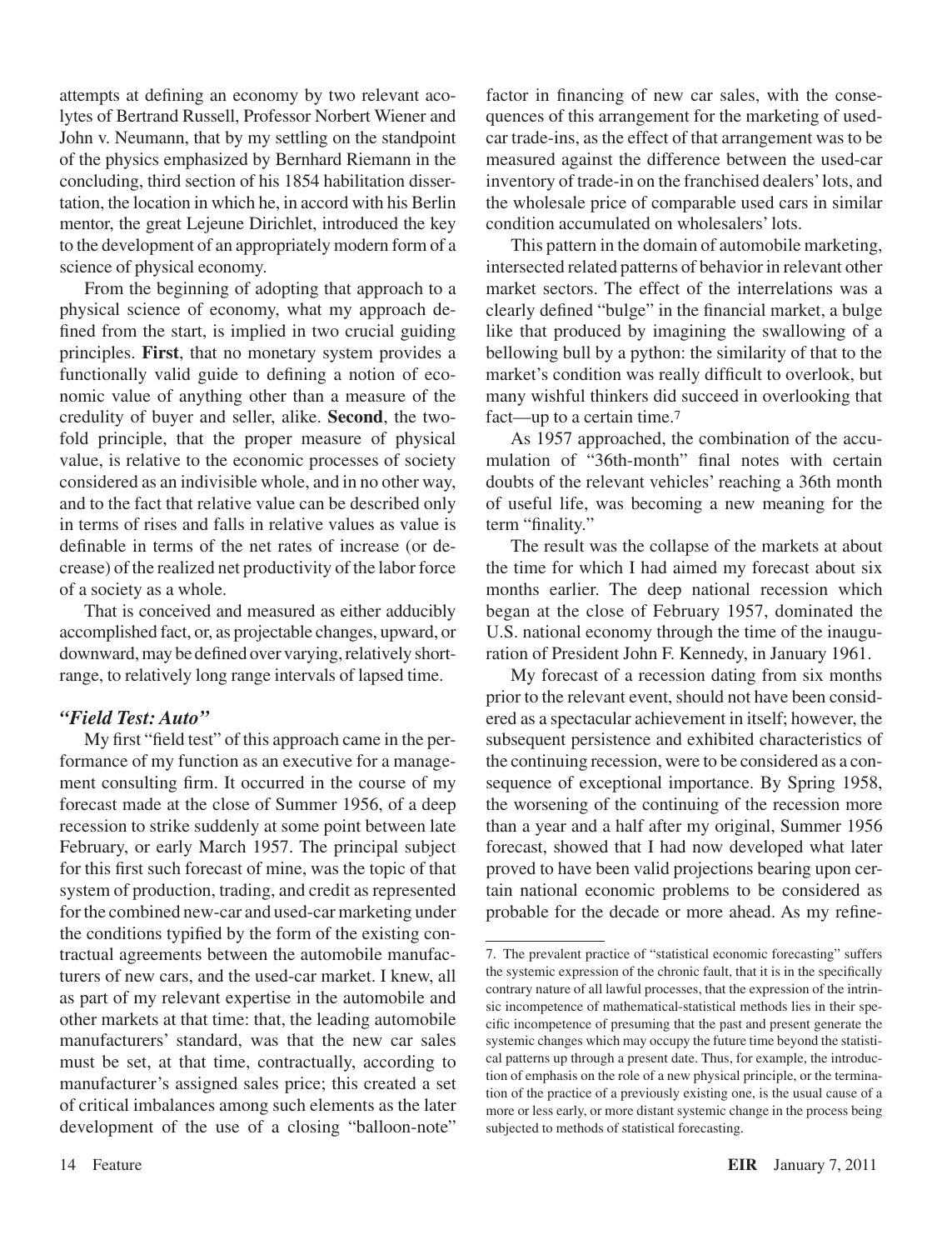ments in the original forecast progressed over the course of the 1958-1959 interval, I had concluded that a new, deep recession could be expected, under certain conditions, as early as 1961-62, but, even if such a recession were postponed, as actually happened, to the end of the coming President's term, that if the now deeply embedded U.S. economic-policy-trends from the 1950s were either continued, or newly introduced, a continued, and systemic U.S. economic crisis were likely for near to the end of either the late 1960s, or beginning of the 1970s. The crisis which I had forecast for the closing years of the 1960s decade, since 1966 onward, was now almost certain for approximately the close of the decade; it struck suddenly in the Summer of 1971. When that had occurred, I was the only notable economist who had repeatedly warned that such a development was built into the prevalent policies of what had been notable economists of sundry shadings at that time.

The uniqueness of my successes in forecasting during the 1956-1971 interval, and beyond, is to be located, primarily, in my rejection of statistical "market" and related projections, in favor of the determining role of either changes, or lack of changes, in terms of physically-efficient principle, relative to conditions of attrition inherent in any extended practice within the bounds of a fixed species-like type of a physical-economic system.

The customary, stated, but errant belief of my putative rivals, even after some dust from the mid-Summer collapse had been settled after December 2nd of 1971, had been that the so-called "built-in stabilizers" should have secured the United States against such an event; that view of my rivals had persisted until then, through a pack of statistician's sophistries premised in militant disregard for essential physical principles operating, such as "it didn't happen exactly as I wish to read what you said" attempts at denials, past the Nixon Administration's August crisis, almost to the time of my celebrated, December 2, 1971 debate on this issue with Professor Abba Lerner at Queens College.<sup>8</sup> The closing remarks by Professor Abba Lerner left the impression on the faculty members seated in the front rows that

Lerner had definitively lost the debate to me.

However, since my widely celebrated defeat of Britain's Professor Lerner in that prominent event, I had been put on the trans-Atlantic map as a forecaster who had become a political figure in my role as a notable economist of the time. My leading adversaries, or, properly said, political enemies in the field, were centered, internationally, then, and, to a large degree, still today, in that 1950-launched Congress for Cultural Freedom (CCF) associated with such colleagues of Professor Lerner as Professor Sidney Hook. The personal enmity against me from those same circles of trans-Atlantic affairs, has not only persisted to the present day, but has been greatly accelerated, internationally, since that time.

Since that time, I have produced a limited number of original forecasts for the U.S. economy: all successful in fact, and of special relevance in their importance to what have continued to be what might be considered as my rivals in the field. That advantage of mine on this account, has always lain in a particular aspect of physical-scientific method rooted in the work of Riemann, not in customary varieties of statistical method; that is the point of the distinction to be emphasized at this presently early stage of this report.

It is an extremely relevant fact to be considered here, that any effort to attempt to explain away the successes of my method of forecasting for the U.S.A. as also for other markets, has failed. Although my methods have been significantly improved by subsequent refinements over the intervening decades, the essential reasons for the relatively systemic uniqueness of my successes, have not been changed in respect to their underlying, Riemannian basis, nor has there been a principled error shown to exist in the principles which I have adopted for treating those sundry national and international systems of economy which my forecasting has taken into account. In the practice of economic forecasting, as my own performance to date has shown, there is a systemic difference to be acknowledged, between an imperfect, but generally correct apprehension of a true principle, and an intrinsically wrong choice of principle.

The following relevant illustrations have been selected out of respect for their special relevance to those opening remarks of this present chapter.

#### *The War over Detroit*

The long wave of decline and subsequent fall of Detroit and of related manufacturing centers in the U.

<sup>.</sup> For example, the disregard of the fact, that the assassination of President John F. Kennedy had introduced the changes in policy which were expressed by the ruin of the U.S. economy, by the contrary-to-Kennedy policies associated with the Warren Commission's anti-Kennedy, British-steered actions in covering up, in effect, the intentional factor represented by the Warren Commission's own role in backing the utterly ruinous, virtually decade-long U.S. nightmare in Indo-China.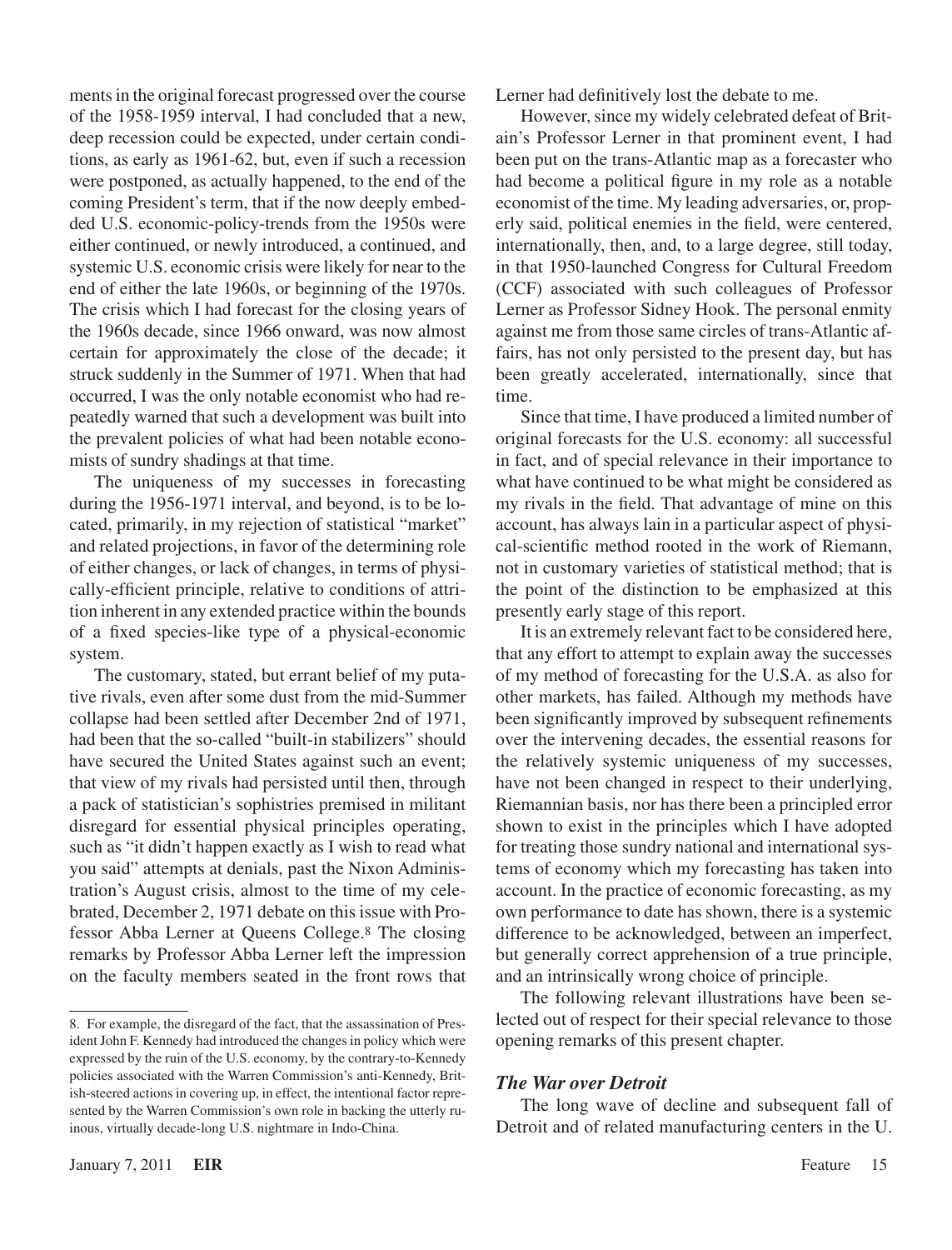

*Among the most significant strategic accomplishments behind the revolutionary technolgical advances of the United States of the late-19th/ early-20th centuries, was the development of the Transcontinental Railroad system, and the parallel development of Russia's Trans-Siberian Railway, as shown on the maps.* 

S.A., and elsewhere, as during the course of the post-World War II decades, was rooted in an industry which had generated reasonable, sometimes brilliantly conceived benefits of improvements in machine-tool and related features of manufacturing; but, it was also an industry whose usually controlling, post-World War II motivation, had been that of a London-allied Wall Street financier's higher intention of destroying the railway systems of mass-transport of freight and passengers, as through the aid of flooding the markets and highway traffic-jams with the manufacture of automobiles. In the case of the United States, in particular,

Wall Street's motive in destroying efficient mass transport systems, such as railway systems, was, very much a reflection of the same, specifically geopolitical, motives which had prompted the British empire's 1890 ouster of Chancellor Bismarck.

I explain.

The model of the Abraham Lincoln-sponsored development of the U.S. transcontinental railway system, had been spread into Europe, especially Germany and Russia, following the time of the 1876 U.S. Philadelphia Centennial exposition. The included impact of the post-1876 developments from this point onwards, was a set of revolutionary reforms of economic policy among a notable selection of other nations with also notable, combined scientific and related economic potentials. The cases of Germany under the leadership of Chancellor Bismarck, and a Russia inspired by the genius of Dmitri Mendeleyev, became the most notable such ef-



fects, historically, and politically, on this account.

Both of those latter nations had acquired impressive scientific capabilities, and continued to do so up to the threshold of the 1905 war, for Russia, and somewhat beyond 1914, for Germany. Both nations had been greatly impressed by the massive spread of U.S. methods of creating massively organized technological advances in manufactures, agriculture, and related technologies on a mass scale. Among these accomplishments, the most significant, strategically, was the U.S. development of a trans-continental railway system, a system whose most crucial strategic significance, was the fact, that transcontinental railway systems out-classed ocean shipping logistically, both technologically and systemically. So, we have the cases of the projected development of a transcontinental railway system, and the parallel development of Russia's combined Trans-Siberian railway and indus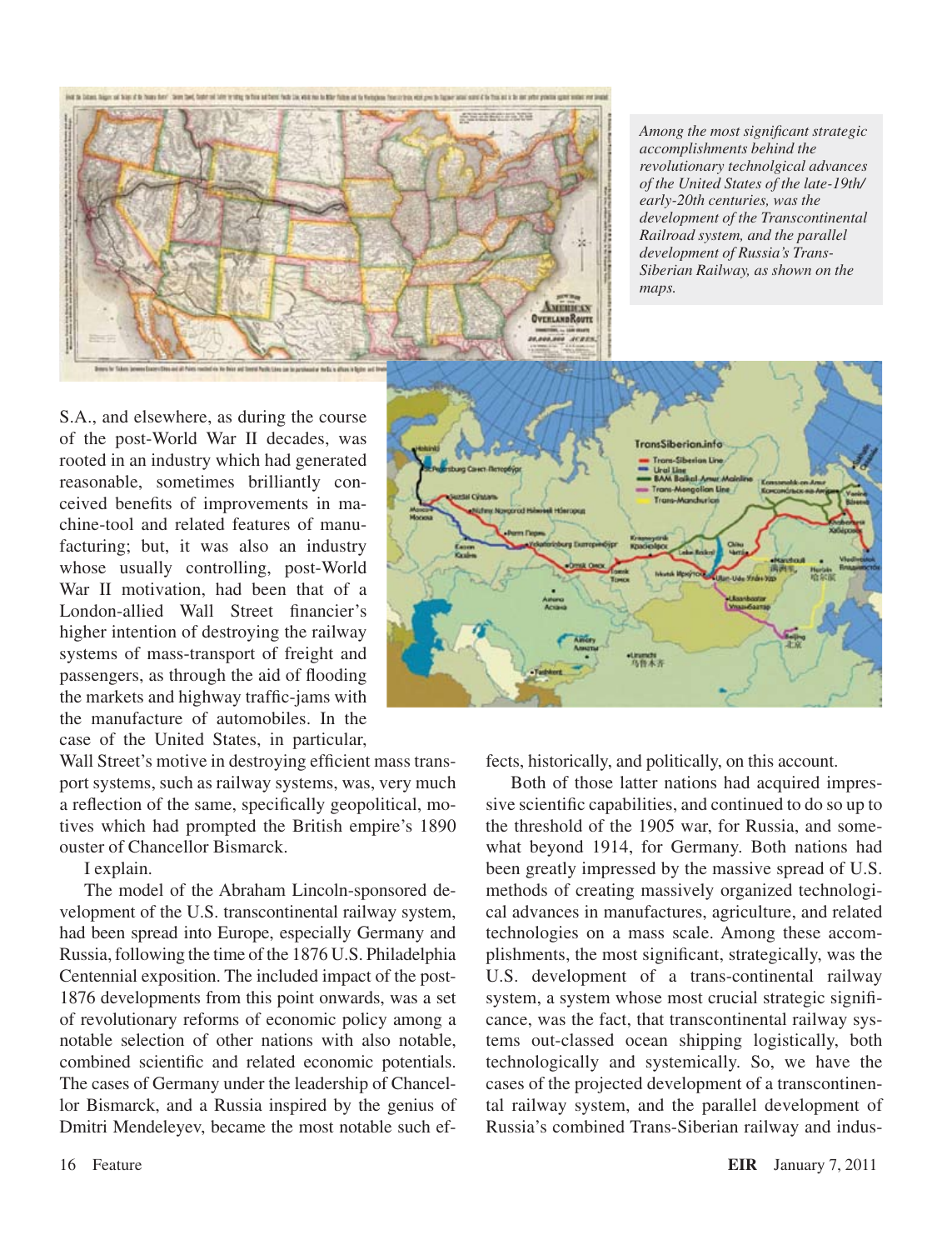trial systems under the supervision of the Dmitri Mendeleyev who had also participated in the 1876 Philadelphia exposition. That experience was recognized in London, as having the combined effect, combined with that of the U.S.A. itself, of a mighty, geopolitical, strategic threat to the continued existence of the British empire.

Not only World Wars I and II were the avowed, specifically "geopolitical" reaction again these railway systems; the British empire's reaction against those systems, came quickly. Britain was determined to defend its role as a hegemonic world empire. The British intention to bring about the destruction of Germany and Russia, by aid of pitting the two against one another in warfare, was the most notable of the immediately direct reactions from London. Beyond that, the destruction of our U.S.A. itself was, and remains a principal target, through to the present day. The British empire represents, relatively speaking, possibly a marsupial (e.g., imperialist) order of economy, while we were created representing an evolutionary upgrade to the status of being a society designed for the comforts of actually human mammals.

#### *Britain, The Enemy of the Republic*

However, there have been only rare cases of actually competent efforts to gain a competent representation of the controlling processes over the span of the whole sweep of warfare beginning with, (a) the 1890 ouster of Chancellor Bismarck, through (b) the assassination of France's President Sadi Carnot, (c) the manufacture of the hoax which was the Dreyfus case, (d) the British alliance leading into the British-Japan war against China, which broke out in 1894, and (e) the same peers' 1905 Anglo-Japan warfare against Korea and Russia, all leading into (f) the Anglo-French organization of Balkan warfare, and (g) World War I in its entirety, and beyond. Nevertheless, these are all of one piece. So, (h) that openly internationally orchestrated assassination of U.S. President William McKinley, made possible the otherwise impossible U.S. successive phases of sympathy, and economic strategic cooperation with the British empire, set into motion by McKinley's successor Theodore Roosevelt, and the crucial phase of directly military support from a U.S. expeditionary force for the British imperialist warfare against Germany which had been launched in 1914, but actually set into motion, step by step, with the ouster of Bismarck in 1890.

A similar pattern continued during the 1920s and beyond, in (a) the British-Japan naval-treaty agreement launched in the early 1920s, for Japan's preparation for what was intended to become the destruction of the U.S. Naval base at Pearl Harbor, as known to the U.S. military planning of the 1920s, as in the celebrated case of General Billy Mitchell. (b) It was only when the British empire which had created and aided the strategic objectives of theAdolf Hitler regime, was (c) taken by surprise in the Wehrmacht "Blitzkrieg" victory in France, that (d) Winston Churchill of the British monarchy which had created Adolf Hitler in Germany, reached out in desperation to (e) the President Franklin Roosevelt whom Churchill hated, that Britain found itself clinging desperately to Roosevelt for (f) succor from Britain's former creation, as by aid of Brown Brothers Harriman's direct support for Hitler's installation in the British founding of Nazi Germany.

That much said, when combined as one, World Wars I and II were the avowedly British, specifically (g) "geopolitical" reaction to the emergence of the transcontinental railway systems of the U.S.A., Germany, and Russia. (h) Even prior to 1890, the trigger which prompted the British monarchy to use relevant British royal family connections to bring about (i) the dumping of Bismarck, had been (j) Bismarck's secret agreement with the Russian Czar, that he, Bismarck would wreck (k) any attempt to use the aging Habsburg Kaiser as the foil to unleash a Balkan war (l) intended to bring Russia into a military conflict with Germany.

In part, that British reaction was (a) already set into motion by Lord Palmerston's extended period of preorganization, and direction of the U.S. Civil War through aid of such agents as the uncle who would later guide the orientation of future President Theodore Roosevelt. British intelligence repaid the U.S.A. for its defeat of Palmerston's Confederacy puppet with (b) an assassination of President Abraham Lincoln; but, even after the retreat of the Palmerston who had actually owned Karl Marx, and also some relevant continental European socialists of that time, (c) the British monarchy was determined to "correct" the victory of the United States over the British Confederacy puppet.

The combination of (a) the success of closing the gap for the U.S. trans-continental railway system, (b) the American direct hand in Bismarck's economic reforms, and (c) the combination of the effect of those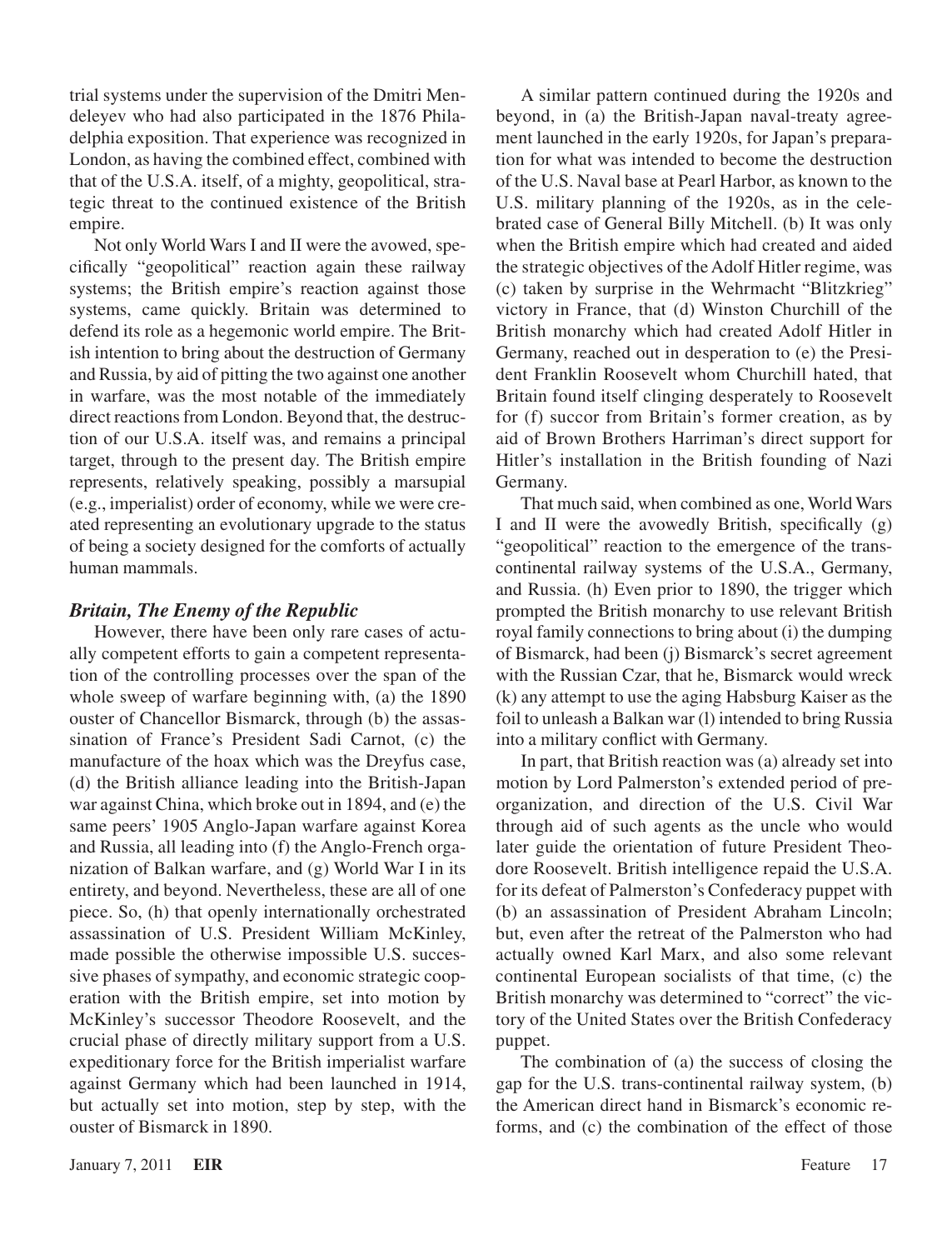

White House

*Treason: The shutdown of the U.S. auto industry—in fact, the advanced machinetool-based mass-production capacity of the economy—by Wall Street and London's puppet President George W. Bush, has achieved British Empire's goal of destroying the U.S. economy. Shown: Bush at a White House conference, December 2004; a GM plant in Dundalk, Md., closed in May 2005.*

reforms and of the development of Germany-Russia economic cooperation in development of transcontinental railway systems, essentially, complete (d) the package of British motivations for the efforts to destroy the United States (e) which were born in 1763, and (f) have persisted through the most recent steps in that direction, the role of U.S. puppet-President Barack Obama.

Since Lord Shelburne, the heir of the 1763 British victory in the Seven Years War, had received Edward Gibbon's **Decline and Fall of the Roman Empire**, the idea of a master plan for a British Empire to supersede the Roman has been the imperial institution embedded within the British monarchy, from that time to the present day. Notions along those lines had existed with that notion of a new Roman empire conceived by the critic of the failed Council of Trent, Paolo Sarpi, and had been carried from the Netherlands into England by William of Orange's bearing the banner of what was then the avowed New Venetian Party of Sarpi's followers. The exact same policy is that of the British empire's creation of the Euro system presently.

Hence, the legacy of Paolo Sarpi's role as a successor to the old Venetian party which had overtaken the Byzantine empire approximately 1,000 A.D., the empire which had succeeded the original Roman Empire founded by the negotiations between the future Caesar Augustus and the priests of the cult of Mithra at Capri.

#### *Treason in America Today*

Once President Franklin Roosevelt had died, and had been replaced by a notorious crony of Wall Street, Vice-President Harry S Truman, the systemic destruction of those Eurasian transcontinental railway systems which been founded, despite some British-led continental European opposition, was a bellwether and essential aspect of a relatively immediate sort of strategic objective of not only London, but London's traditionally "American Tory," Wall Street accomplice.

That British policy and its influence throughout the planet, has followed, up to the present day, the specifically fascist economic model of "Creative Destruction" which was inherent in the British imperialist motives for organizing two so-called "World Wars." This launching of European fascism occurred as a specifically "geopolitical" reaction, initially launched, with explicit British backing of Benito Mussolini, and British backing of Adolf Hitler's Nazis, against what had been since the rise of trans-continental railway systems, combined with the post-Queen Anne, British monarchy's intrinsically Sarpian orchestration of the so-called "Seven Years" War" in Europe, and the post-1763 expressions of hatred of what was to become our United States.

That British system, whose incipience dates from the takeover of the British Isles by the New Venetian Party's William of Orange, is, as Lord Shelburne emphasized, a self-esteemed successor of the original Roman Empire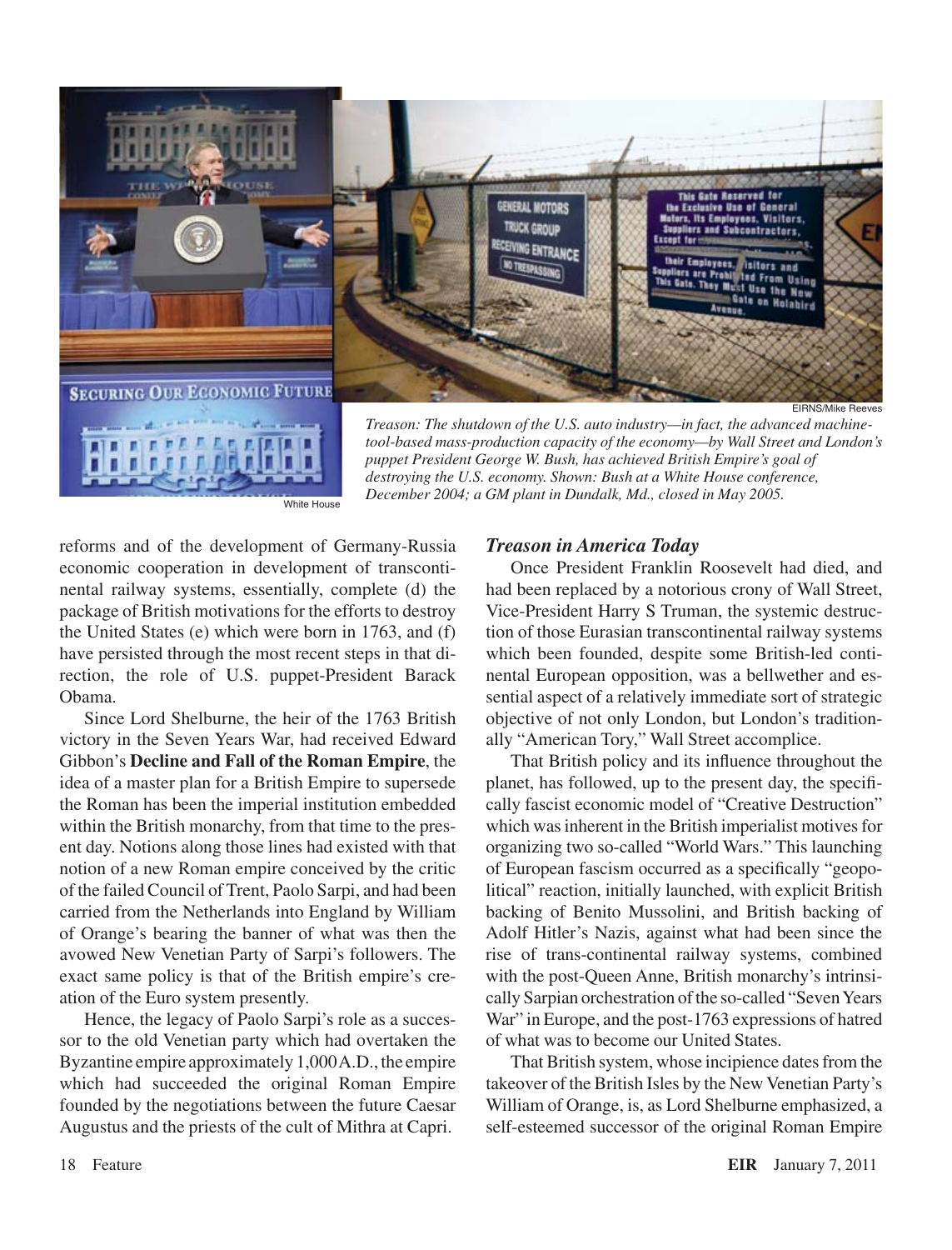and its Byzantine and Venetian-controlled successor systems of monetarist imperialism. Our United States was created, in fact, as an outgrowth of that succession of the Plymouth settlement and the original charter of the Massachusetts Bay colonization, which constituted the initiation of the design originally defined by Cardinal Nicholas of Cusa, for building up a system acrossthe ocean consistent with the great principles of an escape from feudalism known as the reform of the great ecumenical Council of Florence which Cusa's personal circles had inspired, as what was to become the trans-Atlantic European settlements in North America.

We were created as a nation, in what was to become our United States, following the Habsburg imperialists' ruin of the intention of Christopher Columbus' voyage, which Columbus undertook as his response to Nicholas of Cusa's intention of producing a form of republic consistent with such revolutionary designs as his **Concordancia Catholica**, **De Docta Ignorantia**, and **De Pace Fidei**, of the great ecumenical figure known as Cardinal Nicholas of Cusa who wasthe founder of modern physical science of such included among his followers as Leonardo da Vinci and Johannes Kepler.

Against that background, the particular point must also be emphasized, in the context of what I have just written, above, that, during the 1920s, the destruction of the U.S. railway system was already on the agenda of both Britain and its Wall Street accomplices in the Theodore Roosevelt and Woodrow Wilson traditions. It was the opposition to those scoundrels by President Franklin Roosevelt and the U.S. mobilization for victory against fascism inWorldWar II, which had brought the railways back, if temporarily. From the beginning of the post-war period under an established Wall Street opportunist, President Harry S Truman, the railways were targeted to be run down, and, eventually, virtually disappear.<sup>9</sup> That destruction of the railways, and the post-Kennedy Administration destruction of the U.S. economy, began in the shutting down of a city railway system in Los Angeles, a stunt from whose effects Los Angeles has not effectively recovered, to the present day.

Wall Street's chief geopolitical weapon against the U.S. railway system was the mass production of relatively cheap automobiles under, chiefly, the Wall Street pack of Anglo-American financiers' opposition to the rise of Henry Ford's achievements. So, by the middle of the 1950s, local gasstations had been added to the roster of authorized dealerships, shortly before the crash of 1957. The development of the U.S. super-highway system, and resulting vicious traffic-jams, was an important addition toWall Street's geopolitical war against the still dominant, but already diminishing role of the national railway system.

There is often as much, or more folly than there is guile, in what are apparently, or actually high-level conspiracies, such as those against U.S. agriculture and industry in what a presently self-ruined Wall Street finance has done in its de facto effort to betray and destroy the United States under such as the Morgan gang's Alan Greenspan and U.S. Presidents George W. Bush and Barack Obama.

The British empire could not be competently understood, until we have restated the fact, that today's British empire, the empire which is acting to complete the destruction of our United States now, has been, and remains, for as long as it lasts, the living continuation of a system of maritime-centered, monetarist imperialism which led into the creation of the Roman empire, as that was done by way of conspiratorial meetings between the future CaesarAugustus and the priests of the Cult of Mithra conducted on the Isle of Capri.

That empire, was extended in the later forms of Byzantium, in the role of the Venetian monetarist system since about 1000 A.D., and since the mass-murderous invasion of the British Isles by the New Venetian Party then led by William of Orange, the invasion of those Isles which established, and has reigned as the British empire, from its role as a kind of "Rosemary's baby" in its seedling form under the butcher William, to the launching of the empire of the British East India Company, which was formerly constituted by the February 1763 Peace of Paris, all done as in the mode of the bloated Inter-Alpha Group presently, a Group which is a continuation of what has been the reigning imperial monetarist power of the world, with some very brief exceptions, from before ancient Rome to the present day.

It is therefore notable, that Chancellor Bismarck, who had come to understand this principle of a maritime form of monetarist imperialism, who understood

<sup>.</sup> The fraud-in-fact of the relative speed, comfort, and price of traintravel between the nation's capital, Washington, and New York City, and return, illustrates this fact most simply. Admittedly, the U.S. railway systems have been intentionally ruined, most notably since the 1950s negotiations between the New York Central and Pennsylvania railway systems, all this as a part of an intentional de-industrialization of the U.S. economy. Only foolish people rely on comparing prices in such cases as that. The question should be: "How did it get that way?"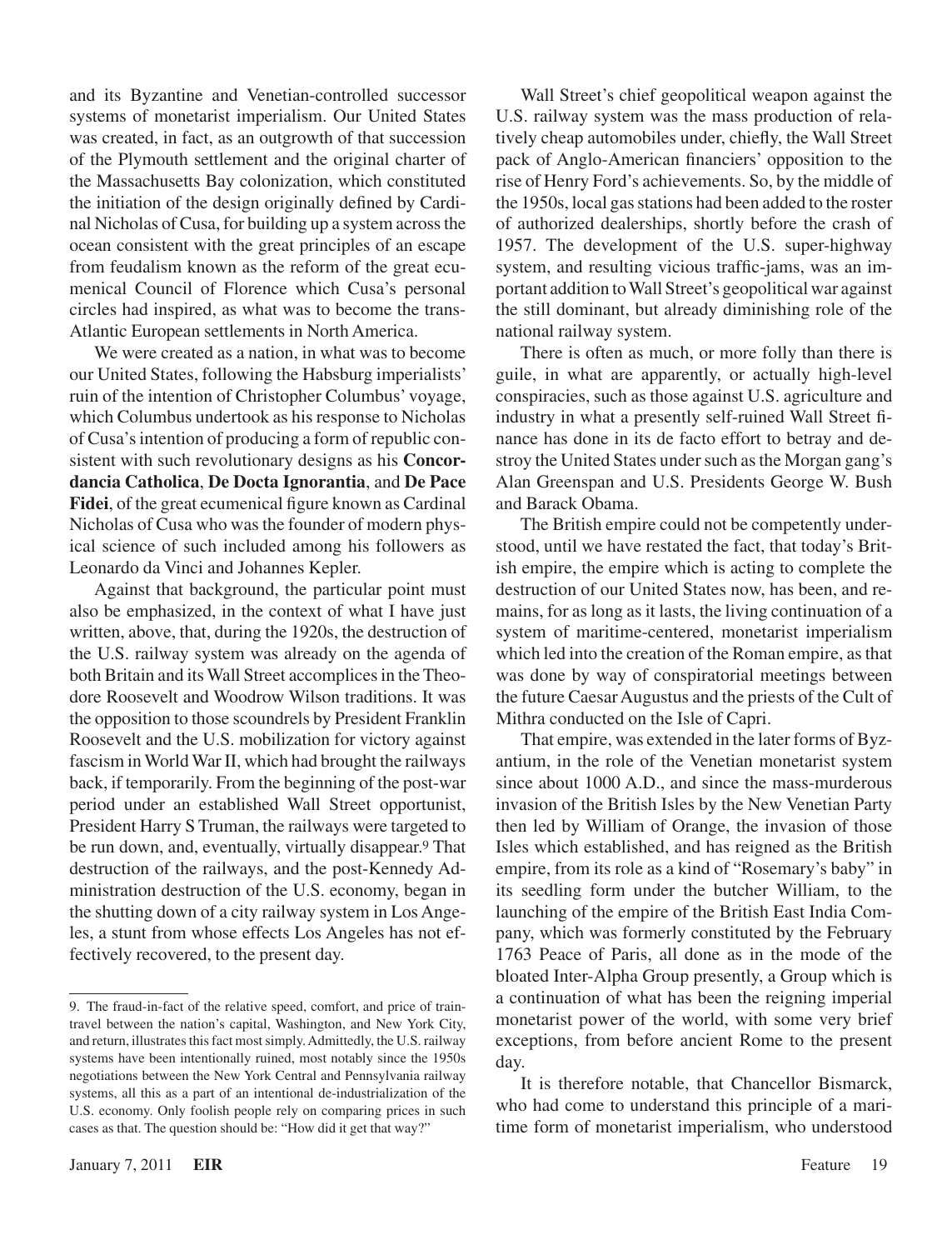the nature of the British imperialist system, was not an enthusiast for the continuation of the Franco-Prussian War past the point that the British-created puppet-Emperor Napoleon III had capitulated. There was no actual strategic benefit for Germany in going beyond the dumping of the aggressor and British puppet, Napoleon III, in making France an embittered ally of Germany's intended imperial enemy, London. When one considers the second phase of the so-called "Franco-Prussian War," following the capitulation of the putative author of that war, the British puppet known as Napoleon III, and compares the damage to France during that second phase, particularly in the siege of Paris, one should readily understand why the former British special policeman Napoleon III, should have been sent by London to sacrifice himself in service of the intention of feeding a conflict between France and Germany which could be of advantage to no one except the British maritime form of monetarist imperialism.

The British imperial motive in organizing that Franco-Prussian war, could not have been overlooked by anyone who recalled and understood precisely, as Chancellor Bismarck had said and done after his forced retirement, that "Seven Years War" which had been organized in London to bring about the mutual ruin of the leading nations of the European continent. Since the fame of the Peloponnesian War, fools in the business of the planning and conducting of unnecessary use of warfare, especially poorly planned warfare, have often brought their own nations to a significant degree of ruin, or even worse, by launching a war against one another which is intended, as by imperial London since the ascent of the New Venetian Party's William of Orange, to ruin both, or even all of these contending parties, to the intended advantage of that enemy of both of them, the common enemy who is egging the rival gladiators on while the "Emperor" in the audience amuses himself by admiring the fray in the arena.

Notably, both President Kennedy and General Douglas MacArthur knew better than to be such fools, then back in 1963, as their successors in similar positions of the U.S. command have seemed seldom to have learned that lesson as clearly as General Douglas Mac-Arthur had understood the folly of the U.S. entry into the protracted "land war in Asia," a piece of strategic folly so often repeated for those who should have been the witting, since the Peloponnesian War, through to the present day. So, since the assassination of President Kennedy, our wars have gone, as in Indo-China, as into two Iraq wars, and into the follies of Afghanistan into which Zbigniew Brzezinski's curious sort of zeal had lured the thus self-ruined Soviet Union, and into the same Southeast Asian trap, organized jointly by the British and Saudi agencies, for putting the U.S. military into the same Afghan "booby trap."

Wall Street's aims for the destruction of the oncepowerful U.S. automobile industry, were an aspect of the problem; but, the fact remains, that what we called "the auto industry" was much more than an auto industry. During World War II Detroit was the central point of reference, "the make anything or everything" industry, while the production of privately operated automobiles was cut back in a very large degree. When Detroit and neighboring industrial centers were virtually shut down, the vast amount of production floor-space of the United States was shut down, under U.S. President George W. Bush, together with the means for producing almost everything else that our economy required of its machine-tool-based mass production capabilities.

Now, through that act of virtual treason against our United States, Detroit has become the "Produce Nothing Industry." In other words, Britain says, "Shut down the United States," even if it is necessary to do this by selecting a U. S. President who will be fully complicit in doing just that. The method of such a President would be, what de facto fascists such as the Nietzsche followers Sombart and Schumpeter named as the weapon of "Creative Destruction." It is what some perhaps rarely washed fanatics praise as "zero technological growth." That goal can be facilitated by limiting the generation of power by means of modes of generating power at monstrously high, relative costs per kilowatt which will, by nothing more needed than the mode itself, obliterate civilization from this planet, and that rather quickly.

## II. The Power of the Human Mind

About forty years ago, I kayaked northward, down Canada's Abitibi River, starting downstream from a great dam, ultimately shooting through the thundering "Class 3" rapid at the passage from the Abitibi into the Moose River, and, thus, into the port at Moosenee on Hudson Bay. In former times, before I had become a public figure operating at some rather large degree of personal and political risk, I had climbed Mount Washington repeatedly, and, therefore, routinely, and made similar jaunts in states along the U.S.A.'s Atlantic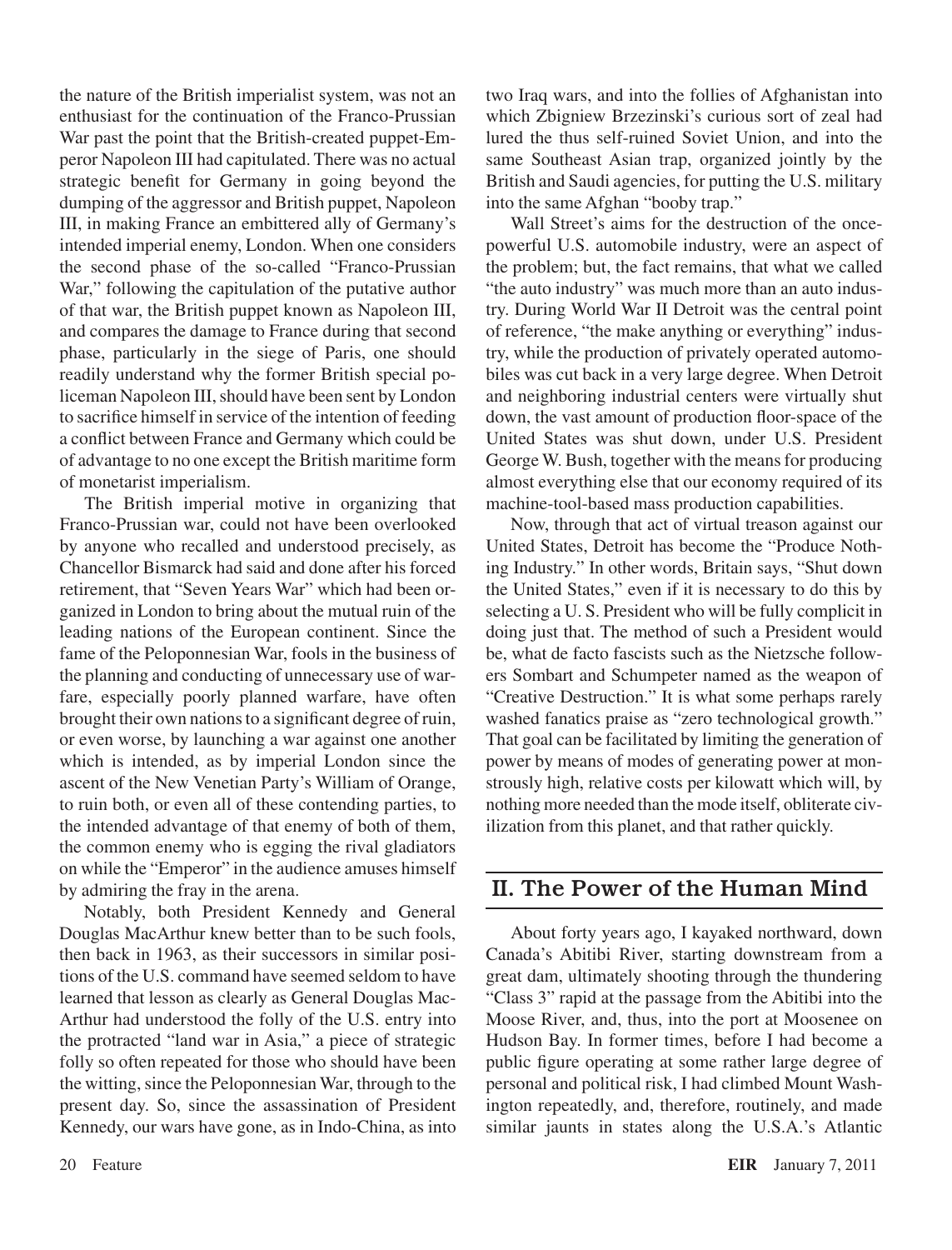coasts, all which kinds of experiences had served, at that time, to provide an occasional change from the hurly-burly of what had been, formerly, a more or less large portion of my ordinary life, as around Boston, or, later, New York City.

The kayaking down to Moosenee was a good thing, some moments of serenity stolen from the ordinary, modern experience of sundry varieties of what, all taken together, was approaching that time that ordinary circumstances would no longer exist to permit me to do such ordinary things as spend hours of a solitary stroll through virtually the length of Manhattan, or a countryside, or what is often enjoyed as a comfortable humdrum of daily routines.

There had been, therefore, past times now approaching thirty-five years ago, when I had preferred frequent long walks,

and climbing hills and mountains, rather than riding trains or planes, or attempting to contend with teeming assaults of masses of automobiles on the senses and respiratory apparatus. In this fashion, now, as then, I would often place my thoughts at a convenient distance from disturbing intrusions, often passing the better part of a day at a psychological distance from the spurts of insistent threat of breaks in my concentration. The resulting combination of one thing and another, was the appearance of not who I was, but what I might have often been caused, in one way, or another, to some, to appear to be. All otherwise said and done, the experience itself, was, and remains, a good thing; to me; even hum-drum can teach us much, even by forcing us to think of escaping the grip of the boredom which habit engenders.

There have been some moments of my bearing the image of me defined by the rumor-mills typified by the network of those whom I had defeated in the celebrated, December 2, 1971 debate at Queen's College, including the backing for this from high-ranking figures of the British oligarchy, all silly gossip tied to its manufacture



*"Without the specific quality of passion which only systemically Classical modes of artistic composition can provoke, there could be no sustainable process of the creativity on which scientific advances depend." "St. Jerome," by Filippino Lippi (ca. 1493).*

by much of the leading daily press in the U.S.A., such as massive outpourings of sheer filth from **The New York Times**, and even, often, copied as the shallow foolishness from the mouths of foolish people in the U.S., and in continents abroad. This experience warns one, as it often did me in times past, to live and to act, for much of my time, at a distance from all silly distractions from the mouths of the frequently foolish; but, that distancing was also required of me on account of the need for avoiding distractions from the frequent, and relatively prolonged part of the passing days, entering into times devoted to large chunks of escape into serious matters, away from the business day. Retreats like those, into extended periods of concentration on the subjects of my work as an economist and in intelligence matters, were demanded, and

are even indispensable to those among us who have learned the meaning of experience applied to the conduct of one's mission in life.

Nonetheless, I have liked to visit people, when circumstances permit, and generally like the people with whom I visit, and who visit me. From reading Johannes Kepler's output, for all that suffering he experienced, his life was that of one who knew that part of life, and its happiest moments, very well. I also like to recall experiences such as climbing mountains and shooting the rapid at the junction with the Moose River.

Such were the effect of lessons from an experience which I enjoyed in my own reaction to reading William Empson's **Seven Types of Ambiguity**, as I had enjoyed doing that from my already established standpoint of a related, more frequent and extended experience of, and attachment to the work of Percy Bysshe Shelley and bits of John Keats, all of which would also come to shape the way in which I had come to regard Bernhard Riemann. Notably, classical tragedy, properly conceived and imagined, has a similarly beneficial effect on scientific thinking, a freedom from that which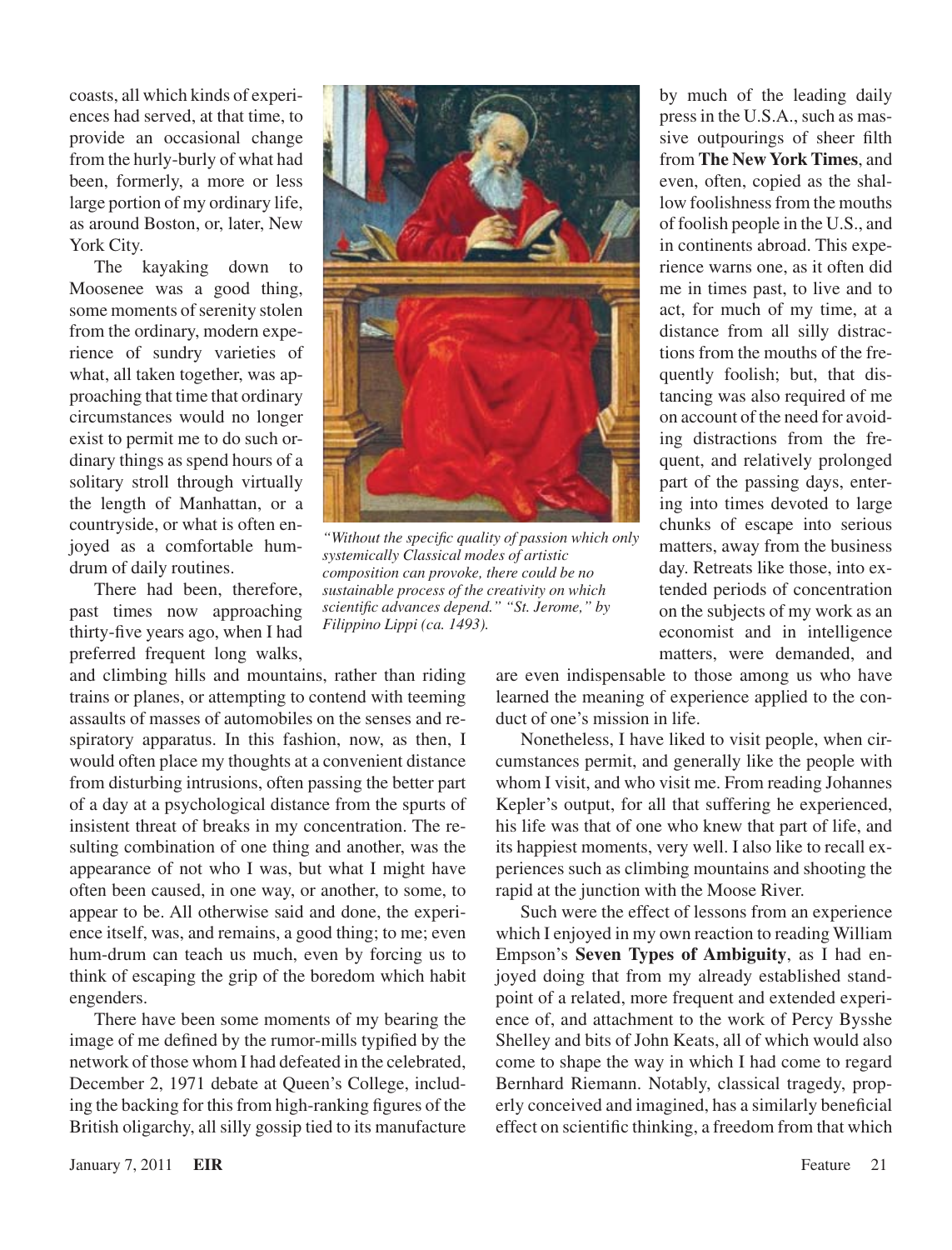I had experienced as that sense of a slimy feeling, from a feeling that my skin were crawling, an experience which exposure to Romanticism provokes. The blame for much of that latter sort of folly, belongs to those, unfortunately, many people who may have a notion of the dictionary meaning of the word "metaphor," while only the very fortunate seem to have understood its scientific content. Mathematicians, for example, rarely do, and, as the Edward Arlington Robinson, stated to be President Theodore Roosevelt's favorite American poet, once wrote, Miniver Cheevy also had reasons.

You might have wondered, at this point: why do I open this chapter of my report in what might seem to some of you, as this dreamlike way?

I tell you, that it is necessary to think exactly such thoughts asthese bearing on the Classical-artistic imagination, if one is to clear away the obstacles to genuinely creative insights. The principal source of all scientific reason employed in discovery of true principles, takes its root in the role of the imagination in Classical artistic composition, the latter the domain in which, like Albert Einstein's musical imagination, or that of Leonardo da Vinci before him, where the essential aspect of scientific creativity resides.

So, situate William Empson's **Seven Types of Ambiguity** within reference to the work of such as Shakespeare and Shelley, on the subject of metaphor and kindred matters. That comparison exemplifies a place where the sanitizing habit of frolicking amid real ideas might be found.

What I have just written, in the paragraphs above, is a subject which might be described in a formal way. This has advantages, but also disadvantages. To be precise about this matter, there is a way to think, and a way to speak of what one has thought, or, at a minimum, might gain a prescience of what needs to be discovered as a thought. Without the specific quality of passion which only systemically Classical modes of artistic composition can provoke, there could be no sustainable process of the creativity on which scientific advances depend.

*Do not ask, "What should we think?" but "How might we think?"* Think of Heraclitus' sense of human life as "a river into which no one may step twice." Think, of Heraclitus' aphorism in terms of the principle of reality which distinguishes competent, from popularized notions of the principles of economy. Discover what may lurk behind the mask which is usually considered to be literate speech. I shall come to the explicitly scientific connotations of such a distinction, soon, within this present chapter.

#### *Heraclitus on Economy*

The great fraud common to what appears to be virtually all among the contending views on the underlying principles of economy, is an inherently fraudulent presumption by Rudolf Clausius and his co-thinkers, an assumption which might often be referred to as the psychopathology of believing in a "Second Law of Thermodynamics." That is the intellectually, and also morally defective notion, that frictional or comparable forces of attrition foredoom all systems to express a process of "running down" with wear and tear, over time. That is a principal source of the systemic quality of defects in the thinking of economists generally.

For example, such foul folly as that, is implicit in the practice of such as the late, and consummately evil Bertrand Russell, and by Russell's devotees among the intrinsically fatal incompetence characteristic of that Cambridge systems-analysis outlook which is embodied in the Laxenberg, Austria-based International Institute for Applied Systems Analysis (IIASA). In reality, as Heraclitus' parable actually suggests, the reality is, that the continued existence of any existing physicaleconomy's social process, demands the effect of a longterm increase in the relative anti-entropy of the physical process of economy, per capita and per cubic centimeter of cross-sectional measure of society's action.10

Two aspects of that function are to be emphasized here. For a pair of relatively simple illustrations of that conception, consider the following:

First, all of mankind's primary sources for consumption, are to be located in the accumulated concentrations of deposited left-overs from the former existence of living processes. By using primary sources accumulated as "raw materials" for human consumption, we are not using up the biochemical material deposited; but, we are, in a manner of speaking, dispersing it, thus appearing to "use up" an earlier richness of the relatively richest deposits known to be accessibly available to our present means; this, consequently, implicitly obliges us to expend increased efforts merely to "stay even" with the effects of such apparent depletion.

Secondly, to offset the entropic effect just referenced, mankind's creativity and general ingenuity must intervene. A higher concentration of applied power

<sup>10.</sup> Compare this with the irony in Plato's **Parmenides**.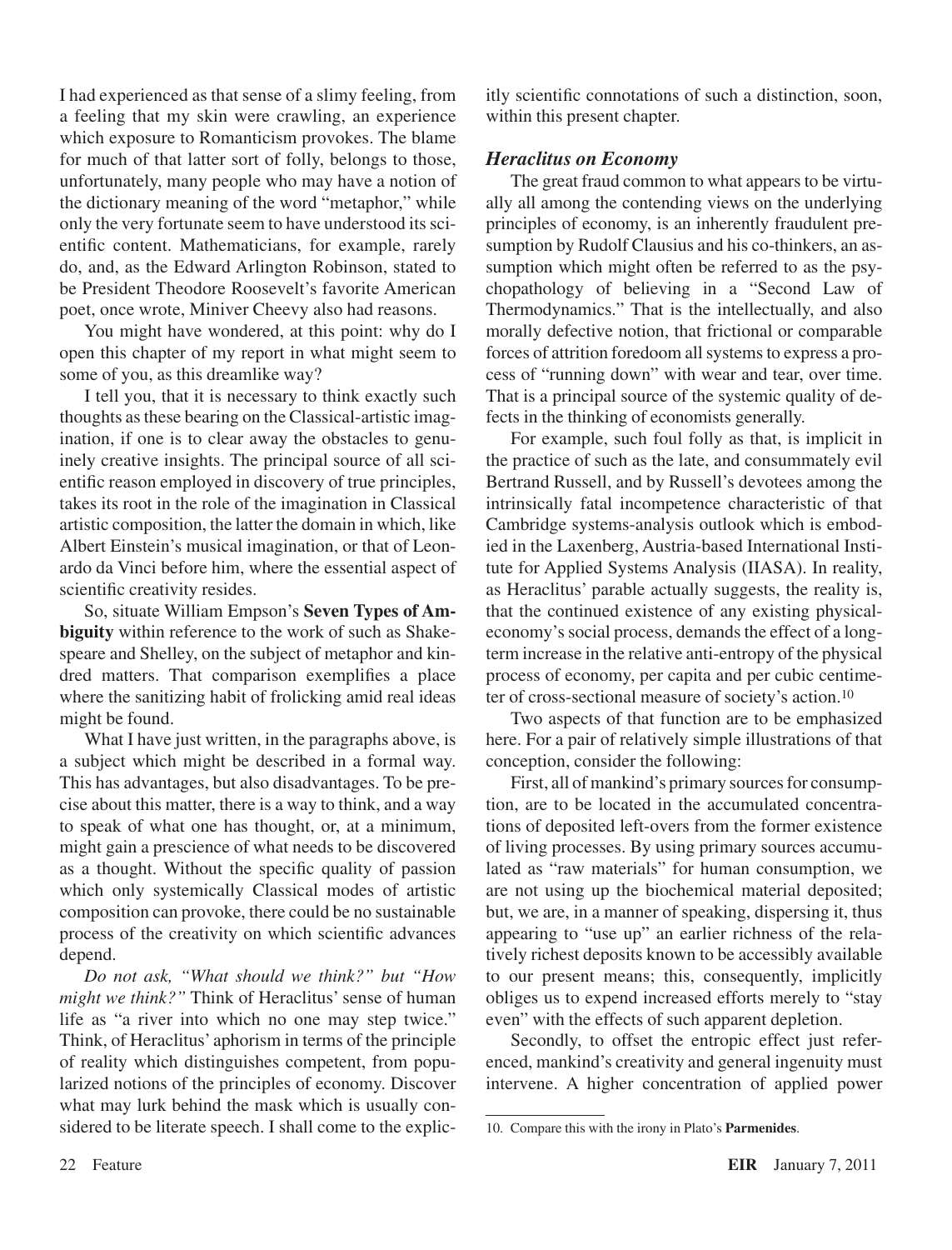were required merely to provide for a constant level of better than breakeven in the efficiency of production of the materials which a net fixed standard of living would appear to require. Actually, on the account of the dependency of progress, even the need to resist attrition by higher forms of production, requires both an increase of the human population, and an accompanying advancement in the net productive powers and productivity of human labor, as through the means of applied inventions and investments in human creativity, and, also, by increases of the capital-intensity in current modes of production. This works to such effect, that there is required an increase in both the energy-flux-density of power applied, per capita, and therefore of capital-intensity, too, that per square kilometer of territory, even to maintain a constant standard of net productivity.

In a successful design and development of a national and world economy, these considerations are crucial.

For example, those persons who claim that society should avoid high-energy-flux-density sources of applied power, by limiting us to such as windmills and solar collectors, are either being stupid, or may be malicious hoaxsters. The fact is, that the very act of entertaining the idea that there is a ratio of power, net of physically incurred cost, extracted from such devices as windmills and solar collectors, is a folly whose ruinous effect far exceeds all acceptable lower limits which any nation's population could tolerate.Windmills and solarcollectors have the inherent practical effect of an attempt at imposing virtual genocide against the nation harboring the practice of such capital folly. The emphasis on those means, can have no result, but the destruction, through relative bestialization, of the preconditions for the survival of a civilized society.11

That destruction is what contemporary custom identifies as that fascist doctrine of "creative destruction" attributed to the doctrines of Friedrich Nietzsche and such among his followers in this doctrine as, most notably, Werner Sombart, and Joseph Schumpeter.

The fact that we must rely increasingly on shrinking of the richest resources available to us at any particular time, simply to maintain society, and that we must also increase the level of applied "energy-flux density" to make science-driven technological progress possible, adds weightily to the evidence that "green policies" of the sort demanded by advocates of the policies of the World Wildlife Fund (WWF) and comparable progenocide cults, must be outlawed, on the account of a charge of willful genocide, from practice, world-wide.

Actually, society needs more real "green" plant-life in respect to bring about: (1.) Rises in the level of energy-flux density in the order of nuclear-fission and thermonuclear fusion, increasing, world-wide, now, as needed, beyond honest doubt, even to maintain existing nations and their peoples; (2.) Increases in water throughput per capita and per square kilometer of territory, which can be done through modes such as the design for the National Water and Power Alliance (NAWAPA), and the Transaqua project presently; (3.) Accelerated rates of physical-capital intensity of investment in production and in basic economic infrastructure; (4.) Revolutionary qualities of human improvements in the interrelationship between life on Earth and the processes of inter-action, on the one side, between human and other life on Earth, and (on the other side) long-term processes whose desired, functional effects on life on Earth depend upon mankind's understanding of the factors of cosmic radiation located, on the one side, within the bounds of the galactic and Solar-systemic functions of cosmic radiation, and, on the other side, as if reciprocally, life, especially human life, as back here, on Earth.

In the meantime, we are, thus, already entering a phase in which the reading of the Periodic Table of Chemistry is premised on a system of that table of Chemistry which is to be viewed from the standpoint of space-time, rather than from the standpoint of a spaceand-time in which there is really nothing even approximating the existence of "virtually empty space," a space filled with that cosmic radiation, among which "elementary particles" may be recognized as singularities of the system.

In such a prospective process of reform of the very

<sup>11.</sup> Compare the incurred physical cost per kilowatt-hour among windmills and solar collectors, with those of hydroelectric dams and nuclear fission. Also compare the efficiency of chlorophyll's effects in the increase of the energy-flux density of the relevant environment with the loss of that gain through reversing the biological productivity of landareasthrough degrading the area by desertifying the area by substituting the far less efficient, and far more costly method of the attempted generation by the effect of solar collectors. Chlorophyll typifies the vast superiority of growing, leafy plants, or, better, trees. Note that the intention of Britain's Prince Philip and of the Netherlands' Prince Bernhard, in launching the World Wildlife Fund (WWF), was, not to maintain a higher standard of living for the human population, but to reduce and contain the world's human population to no more than two billions living human individuals. A policy of windmills and solar collectors would do just that, early on, but a continuation of such practices which destroy more wealth during their operation, than is produced, means setting population goals in the direction of a return to a "stone age."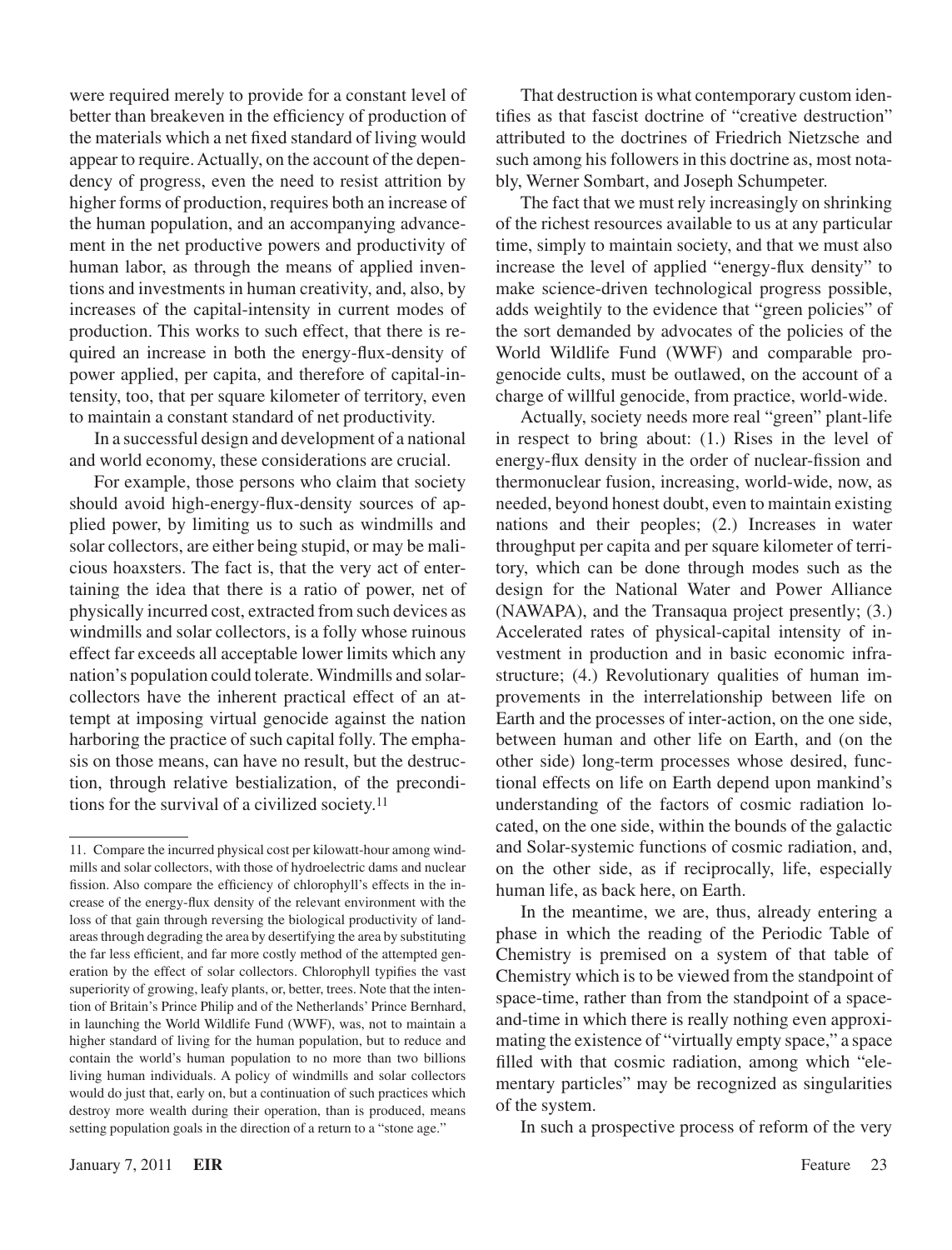

LPAC-TV *The great bioengineering project of NAWAPA leads us to the question: What must the policies of the United States be toward the organization of new degrees of man's power to develop conditions both on, and nearby the planet Earth? NAWAPA will be a giant step into the galaxy, and beyond. Shown: an exploding supernova, sending cosmic radiation into "space."*

a certain thought by Albert Einstein, on the subject of Johannes Kepler's uniquely original discovery of the principles of universal gravitation. Kepler's discovery recognizes that neither the sense-perception of sight, itself, nor that of harmonics, itself, is the truth of the real universe. Remember, that senseperceptions are, actually,

see as if in a darkened [and distant] mirror,"

We must think about

merely shadows which may sometimes appear to be, to some among us, as if cast by the unseen universe. That can be, as it was for Albert Ein-

notion of a physical, rather than a merely nominally monetary system of economy, we must replace the inherently tragic sort of so-called traditional methods of social-economic "traditions," doing that with a willingness to meet challenges to what have been presently more or less axiomatic, but mistaken notions of man on Earth. We must do this, to meet those challenges from even the future states which mankind must conquer even during both the recent and that coming generation which we are already entering now.

That much said, let us now return to the matters under discussion before this parenthetical intervention had just been inserted by me.

#### *The Present Conception of Mankind*

It is virtually inevitable, but not necessarily very good in itself, that what we are customarily disposed to say, is closely related to the current variety of generally considered objects of our sense-experience. Yet, already, for reasons which I shall now illustrate, careful reflection on the role of our powers of sense-perception, especially when limited to the span of the conventional five senses, is, virtually, by definition, far from the domain within which actually productive thought might dwell. We should be reaching for the real ideas which are not matters of sense-perception, but thoughts "we stein, very good. Kepler had demonstrated by his unique discovery of universal gravitation: it is only by means of experimentally demonstrable intersections of two (or, more) contrasted mere shadows, each being not real in itself, that what is neither of the two, casts its own shadow of that conceptualized truth which actually exists in an unsensed, but true domain, our universe as such.

Return, thus, to the third section of Bernhard Riemann's 1854 habilitation dissertation.

Riemann connects two points of thought. The first thought, is the fact that sense-perception does not pierce the reality of the respective extremes of the very large and the very small. This leads to the concluding sentence of the dissertation, that to enter the domain of physics, we must depart the prejudicial premises of mathematics. We do not actually know the real universe as an object of sense-perception; those objects we meet in our senses, are not real in themselves; we can know the effects of changes which we can demonstrate, which are effects of the type we should consider principles, but which do not correspond to the shadowy images of sense-perception as such. We must come to know, that we can actually know the real universe, which exists in this way, as that being only as we are enabled to change it, as Heraclitus wrote.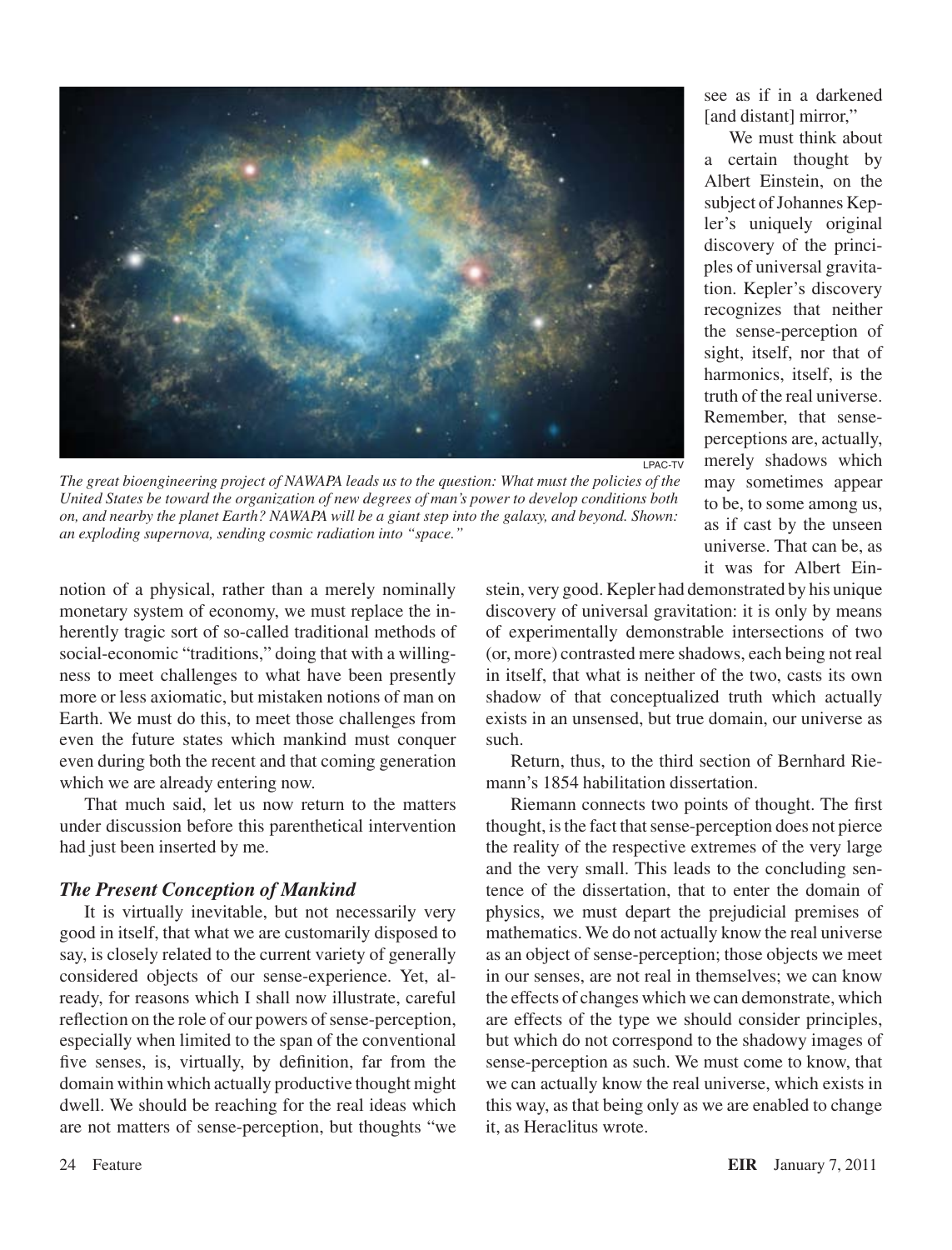#### *What Is the Human Mind?*

As if in a thought-experiment, set up the following organization of ideas.

For purposes of that thought-experiment, presume what are, unfortunately, usually classed as "the standard five senses." At the same time, in your imagination, establish a mental image of your own personal identity as a creature which is capable of witnessing the behavior of your sense-perceptions: not what you sense as such, but, rather, your reactions to the setting among your five indicated types of sense-perceptions. Treat what the sense-perceptions presented to "the you" of your observing sense-behavior, as being a matter of virtual shadows, rather than the reality which may have cast that shadow. The "you" which is watching the shadow-like images, now interprets the behavior of those sense-perceptions, as sense-perceptual experiences which are no longer, ontologically, what you might confidently regard as being the relevant "real you," but, rather the visible shadows cast by a domain which remains unseen.

Now, remember, from this point on, that sense-perceptions, at their best, are merely shadows cast by an unseen universe. The organs (agencies) of sense are a form of instrumentation built into the system of human sense-perception. Once we have recognized that those shadows are merely reflections of the function of senseperception, rather than access to ontological sense-certainty, we have entered the domain of a competent practice of science.

Imagine that you are living comfortably within a (momentarily) virtually sealed space ship, imagining that that which passes for the space-ship's own senseinstruments are then your mind's only direct access to the world outside the direct experience of the ship at that time, rather than actually being you. You are now considered as incarnate within the sensed universe outside the ship, almost as if you were an immortal soul, and that "that you" is operating the space-ship under the conditions within the universe "outside," through aid of the use of the instruments. What you sense of the world outside can be recognized only by aid of the method employed in Kepler's uniquely original discovery of a principle of gravitation.

Now, think in the terms with which Riemann defines as the subject of the universe beyond sense-perception, in the unsensed aspect of the universe, as seeming to be the very largest and very smallest aspect of what you imagine you are experiencing as within "a

universe" outside the craft in which you imagine that you are traveling.

#### *Mind & Sense*

You exist. You are real in the respect that your senseperceptions can be proven by methods which are not dependent upon sense-perception itself as such, methods for which sense-perceptions are, at their best, merely shadows cast by some reality according to the chosen mode of illumination of the effect of the presence of the unseen object.

Once we have said that much, we are self-confronted by an ironical fact, a fact which identifies the substance of the central point to be made in this present publication.

Pose the question: if sense-perceptions are, in each expression, to be presented as being merely varieties of the shadows of reality, what does that consideration say to the point of the nature of the actual being which we are, rather than being merely like a shadow cast upon a screen, as the Apostle Paul wrote of this, as "seen" through a darkened mirror? What remains, then, when the attributes of the living flesh fall away?

There is, in fact, a certain answer, which should be clear to any competent physical scientist, and to anyone who has comprehended the actual significance of the essentially underlying coincidence between discoveries of principle in physical science represented by the efficiency of the act of discovery of a universal physical principle: we are considering a discovery which is ontologically an act by a living human individual, but an act which persists efficiently as a still-living expression of the person, such as a relevant scientist, poet, painter, or Classical musician as in the Classical domain identified by J.S. Bach's set of pedagogical preludes and fugues. That creative act of such ontological attributes, is the essential expression of the person whose biological existence has an immortal outcome which is separate from his, or her biological expression.

Thus, true science and truly Classical modes of artistic composition and its expressions, have common essentials, to the degree their actions are the expression of principles. To similar effect, the use of those discovered principles, is the expression of a creative human action which partakes of the creative act of discovery through which society's use of that discovered principle is both specifically human and immortal in practice, when expressed in this way. The rediscovery of Bach's actual principle of the fugue, as by a student, is already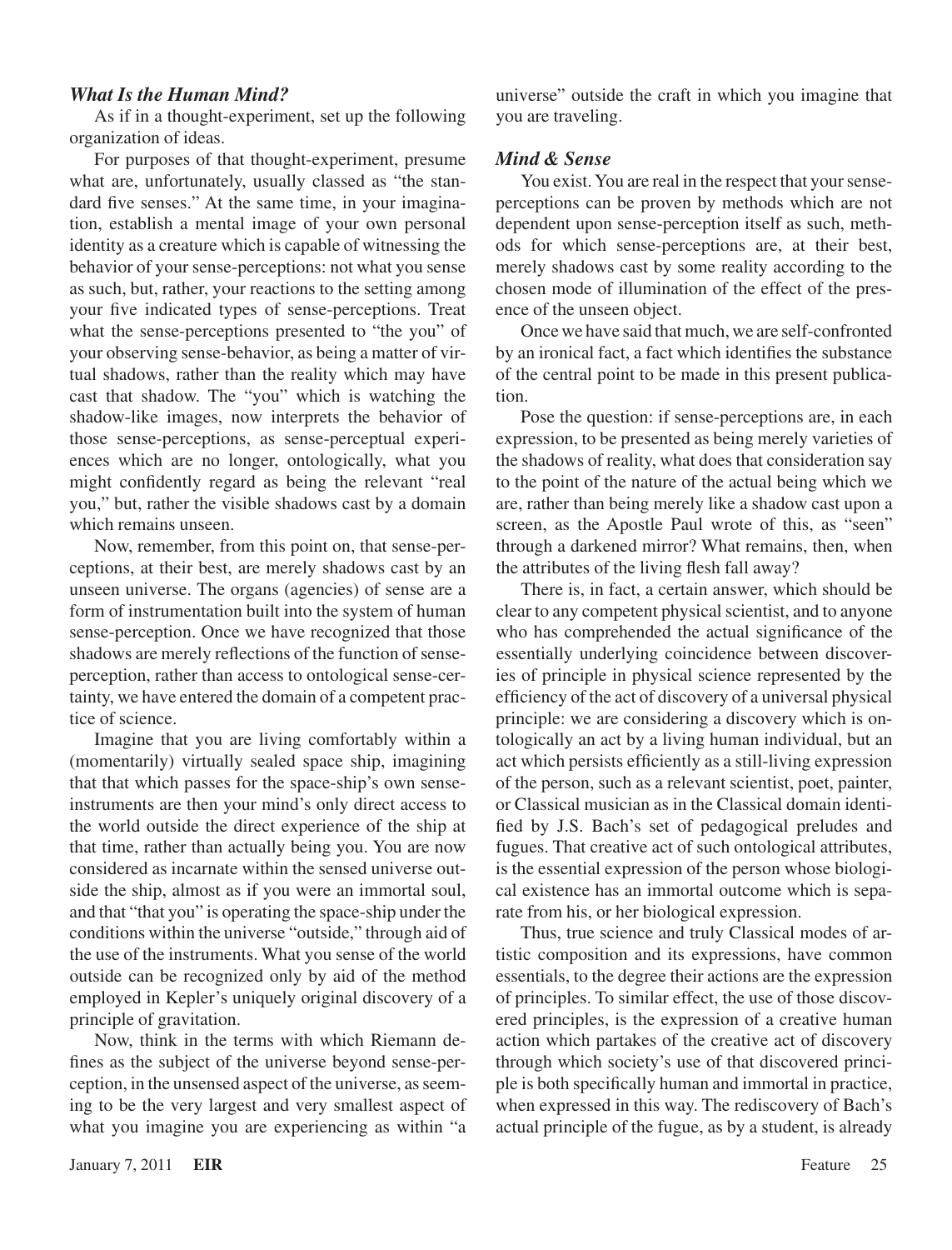an implicitly immortal act of that student.

In the matter of the class of principles specific to physical science, the accumulation of such discovered principles beyond the ontological reach of sense-perception assuch, is already of the character of an immortal act of the category specific to human existence. Thus, those who infuse such notions of principle in students through their work in teaching, are imbued with an apprehension of immortality in that way.As Heraclitus' aphorism implies, humanity never steps into the same river twice. The water of human creativity is changing, as for the worthy teacher, by the very nature of the practiced effects of its inherently anti-entropic existence. Such is the true meaning of "the good," to be, in this modality, a conveyer of the intimation of immortality.

Thus, in this fashion, the person who knows his or her existence in the fashion of this practice which I have just presented, possesses an identity which is, as the Apostle Paul has said, inherently beyond the reach of mere mortality. It is called "nice" to speak of such matters in this comforting fashion. However, it is far more important, not only for that individual, but for that society, that society recognize those individuals who qualify in such ways as I have just indicated, who not only know this of themselves, but understand the immortality of the qualified sort of deceased person as being an efficient agency for benefit of the future society.

The case of the fertile mind of the great scientist or great Classical artist, istrue, but does not yet quite reach the essence of the point to be made. The discussion must proceed hence to a place beyond the notion of saints sitting eternally at peace with their immortality; what is human life without a continuing sense of an active expression of immortality? Does the deceased teacher of creativity to students, cease to have an active existence in society once deceased? Creativity as such is eternally efficient for as long as mankind practicing the advances inherent in creativity, continues to exist. True creativity is, speaking ontologically, an immortal principle in and of itself. Those who have created, live actively in the creative advances of those who have preceded them. Such is already the essence of true, continuing reproduction of scientific progress and of Classical artistic composition in society.

So much for the pitiable Hamlet, who finds death an existentialist's desired relief for a sense of being a worthless character of his own, and also of his entire society's personal existence, as Shakespeare saw this clearly in a triumphant vantage-point of his own immortality of what he composed as a warning to future mankind in such works as on the subjects of the pointlessness of the existence of a Lear, a Macbeth, or a Hamlet, except for each being a victim of the same evil which their existence had embodied. How enraged the triumphant vultures among James I's hooligans would have been by such a thought, or Paolo Sarpi's Galileo would have hated Shakespeare's insight into such matters, as Shakespeare had foreseen them and their like from his safe haven in a triumphant death, and thought once more, wearing an eternal smile of happiness, about many things. He would have thought, perhaps, about the lesson he had taught to the court of Richard III or might have thought about the headless ambitions of Henry VIII.

## III. What Is Life's Purpose?

There is no reason for the simple perpetuity of a changeless expression of human life as such. We live, as true human personalties, in the future which is to be created as the outcome of the perpetuity of those qualitative changes in the universe to which our present existence contributes. As the very nature of human creativity illustrates this point, a universal principle, once discovered, lives forever (at least, implicitly so) as the accumulation of an ordering of that creation of principled changes in the universe which embody an ordering within existence in the universe as a whole, a universe which Einstein defined as finite, but not bounded. *Heraclitus said*: *Nothing is permanent in the universe but change.* As the celebrated psychiatrist, Dr. Lawrence S. Kubie, once said to a colleague of mine, in the very early 1970s: *creativity is an intrinsic good.*<sup>12</sup>

That much said; we are now, thus, prepared to return to the subject of war in a fresh way

First of all: it is intrinsically a great crime against the very existence of all humanity, to launch, or continue a war which is either not necessary, or, a war which one does not intend to win in a reasonably finite range of lapsed time. Long wars such as that waged against Iraq, fought, since 2003, launched through a lie by then Prime Minister Tony Blair, which was a crime against humanity from the outset. In fact, while what is

<sup>12.</sup> Dr. Lawrence S. Kubie (1896-1973) "The Fostering of Scientific Creativity," **Daedalus** (1961); **The Neurotic Distortion of the Creative Process**, 1958. Formerly Professor of Psychiatry at Yale. A leading psychiatrist of the U.S.A. over more than four decades. Deceased in 1973.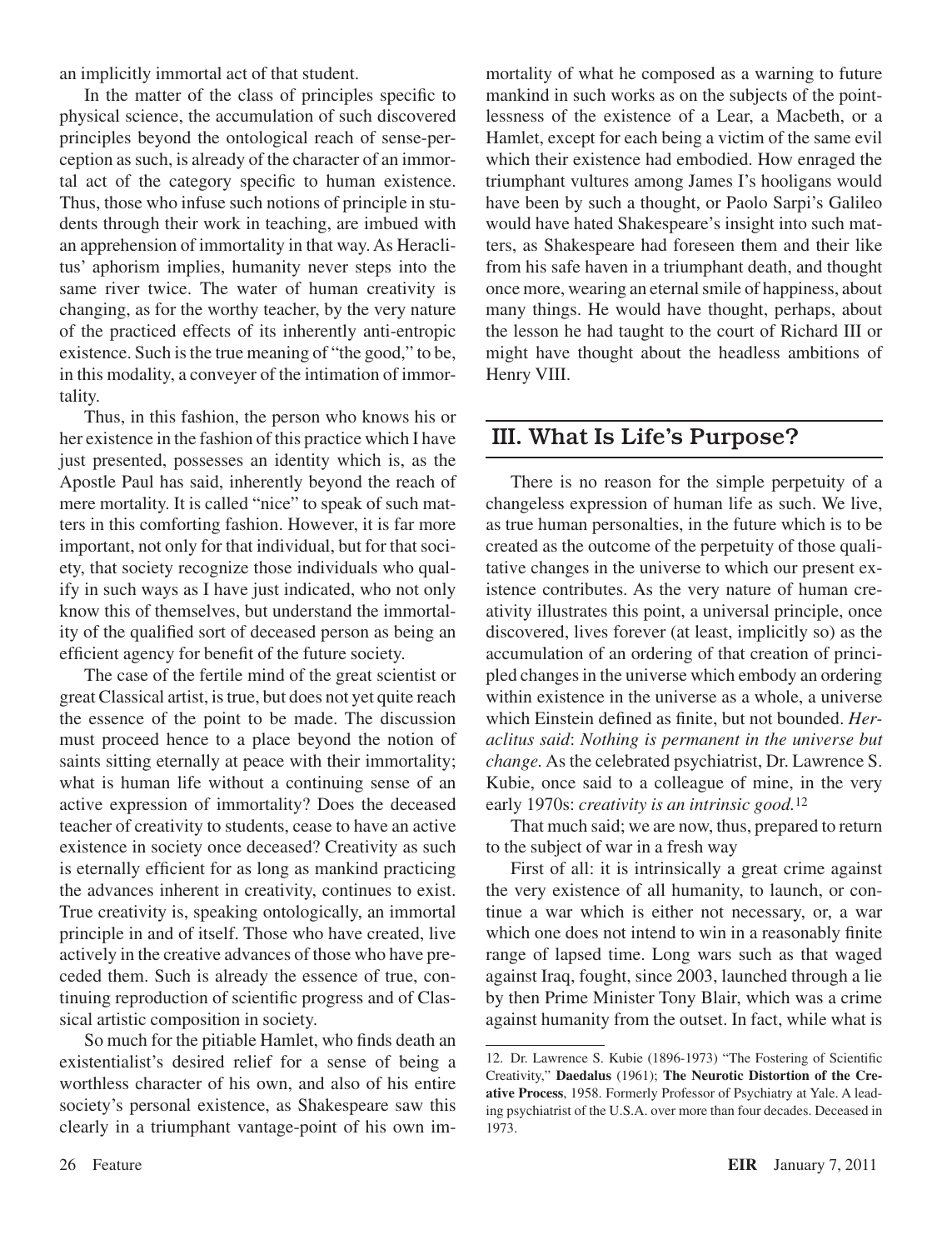called World War II, had become necessary, World War I as organized by the principal initiative of the British monarchy, was not, and neither, probably, was any protracted warfare since World War II.

Those rules to which I have just referred are not accepted by empires in the tradition of the British empire, a British empire which like all imperialist warring parties, creates warfare intended to be set into motion among nations duped into ruining themselves for the purpose of increasing the British empire's imperial grip on the world at large, exactly as Britain had set the pattern for such repeated behavior by her, as done by what was known as the so-called "Seven Years War" of 1756-63.

Take the case of Nietzsche and his doctrine, for example. The perpetual

state of murderous "unpeace" between Israeli and Arab, has been a crime against humanity, as a perpetual state of war which makes criminals of all those who willingly practice it. The worst of all warfare, is of the form practiced by the Roman empire and by the chain of successors culminating, thus far, in the form of the British empire presently associated with the essentially evil, Inter-Alpha Group's international system. The reigning international monetarist system of that British empire's practice of hyperinflationary explosion of intrinsically worthless nominal value, which has been unleashed as the generation of currency of increasingly worthless content, has already shown itself, in recent decades, to express the most evil, and most mass-murderous intentions shown by those agencies which practice such conflicts spread about on what now approaches a more or less global scale.

Those from among nations who are able to do so, but who do not resist such a latter form of British practice of warfare, make themselves the self-criminalized accomplices of something proximate to the greatest possible crime against today's humanity, as do the related forms of actions of the British, or their agent George Soros, repeatedly. The principle to be invoked in such cases, is that murder by any means, is murder, while murder against a nation or people is the crime of mass-murder. Mass murder by means of the weapon of hyperinflation, as conducted through the promotion of



USAF/SSGT Myles D. Cullen

*"It is intrinsically a great crime against the very existence of all humanity, to launch, or continue a war which is either not necessary, or, a war which one does not intend to win in a reasonably finite range of lapsed time," LaRouche writes. Shown: a medical technician checks the condition of a solider injured in a rocket attack in Baghdad, Iraq, during "Operation Iraqi Freedom," August 2004.*

intrinsically worthless debt, as that is practiced by the Inter-Alpha Group and its confederates, is as much mass-murder as any crime of which the Nazis were accused.

The same, presently lacking court of justice required for treatment of the foregoing statement on the class of criminality, creates a condition such asthat practiced by a Soros-created private court, whose members must be tried for their part in the cases of those whose crime is the prevention of either, or both national sovereignty or scientific-technological progress in the conditions of life of even some, or many nations.

Such and kindred offenses represent capital crimes which the hand of overreaching power commits against, implicitly, all humanity. Those potencies which condone such crime as that, are as much criminals as those who initiate it.

Such matters asthese which I have just indicated, go to the point, that the suppression of the increase of the power of existence of mankind, as in the case of suppression through the means represented by the action to prevent the promotion of scientific progress, is among the worst of all existential offenses against humanity. Indeed, by their expressed intention, the founders of the World Wildlife Fund rank high in the category of crimes against humanity, together with the criminal international drug-traffickers in the tradition in which that British East India Company became among the worst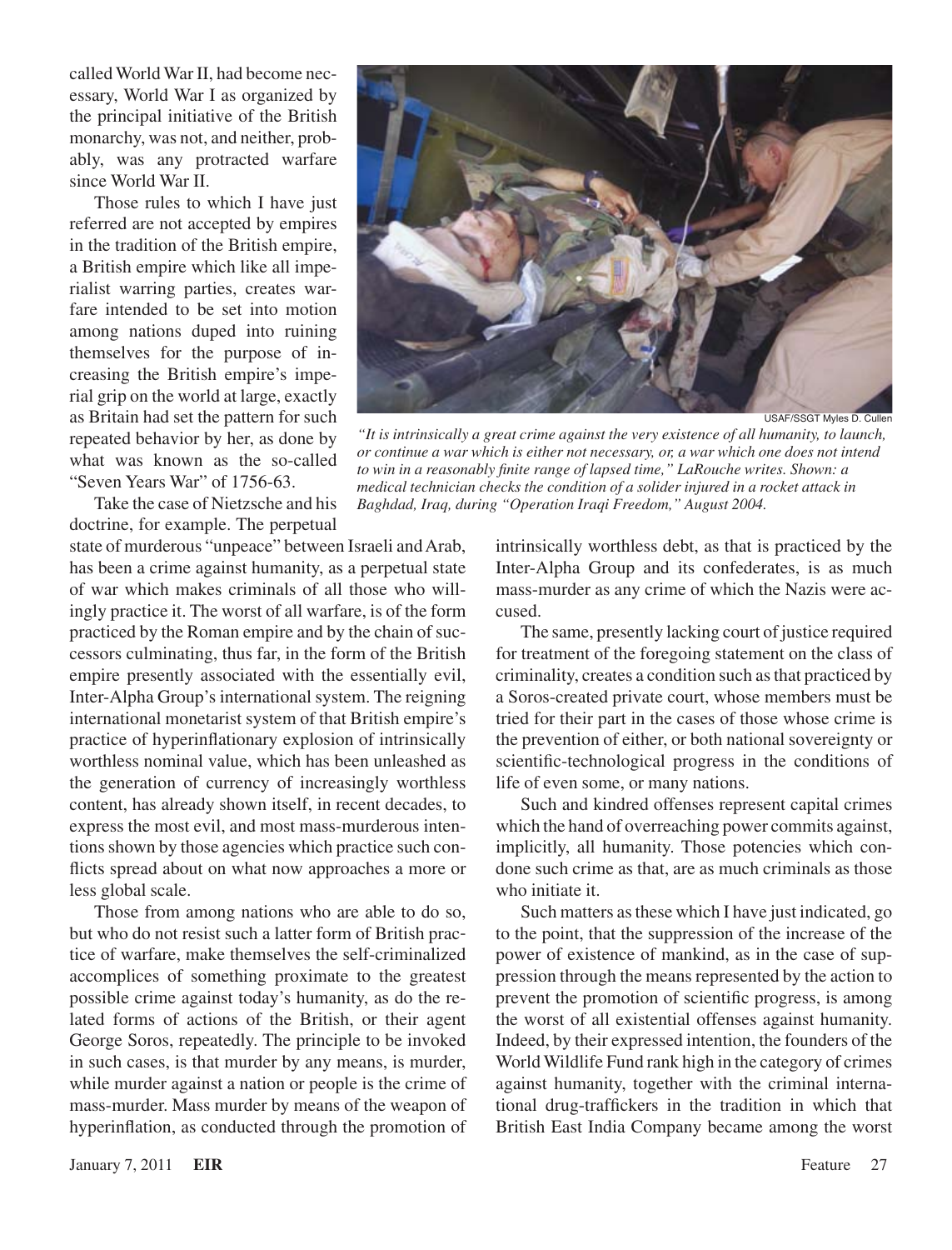of the criminals associated with "crimes against humanity."

Notably, the importance of that sampling of categories of great offenses by nations and entities of comparable power and authority, is that all work to the effect of a major offense against not only some victims, but against that proper intent of society which must bind human society as a whole, is a major crime by those agencies. What I have set forth, to this effect, in the preceding sections of this present report, expresses the principled obligation of society as a whole to protect and promote what should be promoted as the highest of principles of law; this demands that the purpose of society is nothing less than the promotion of the cause of universal increase of the productive powers of all humanity, as I have stressed that point in the preceding chapter of this report.

This, the matter of what should be considered as the proper law promoting universal human creativity, which I have, thus, set before us afresh, again, as in the opening of this present chapter, has lately acquired the character of a qualitative upshift in practical meaning for humanity generally, but, especially, for the world's great powers whose leading contribution to this end is the relatively most essential part of the effort presently, and beyond.

#### *NAWAPA as a Model*

Specifically, the promotion of great projects which provide for the maintenance of the general welfare of society, presents us with the quality of issue posed implicitly by the present feasibility of the installation of the NAWAPA mission in North America. This project has unique qualities appropriate for the defense and progress of the conditions of human life in a great part of North America. The essential elements of that installation reach to implications of practice beyond any feasible design presented by mankind on Earth heretofore. The implications of that project reach not only to the matter of the interrelationship within the composition of the Solar system, but a known interrelationship, bearing on the intimate details of the existence, to date, of life on Earth is combined with important relations of the Solar system with our galaxy.

The presently crucial contribution to certain details of attention to this set of relationships within our galaxy, is presently allocated to the work of my associates of what is called "The Basement Team." My remarks here, in this present chapter, are intended, up to this point, to serve the modest function of indicating the limitation of this report to significantly restricted policy implications of the more immediate of the global-systemic implications of a NAWAPA development, this for its effect on human life on this planet of ours as a whole.

The question which I address, accordingly, here, is posed as follows: What must the policies of the United States be, in the light of this evidence, toward the organization of new degrees of man's power to develop conditions both on, and nearby the planet Earth? These are conditions which open up the opportunities represented by new, qualitatively improved options for overcoming many among the most urgent of the present environmental and economic challenges for the nations of our planet now, that rather rapidly.

What is to be presented here, in that light, is to be located, as a matter of principle, in the view of the work of Academician V.I. Vernadsky, a view which is, in turn, a reflection of the great Nineteenth-century revolution in science and its method, which is to be attributed specifically to the work of Bernhard Riemann. My special authority in this subject-matter of the modern science of physical economy, has, and remains my unique position as a successful forecaster, during slightly more than sixty years of largely successful applications in the domain of a science of physical economy. This has been, and remains a practice which is premised on the standpoint of reference provided by, most emphatically, the topics posed in Riemann's celebrated 1854 habilitation dissertation.

#### *Man & Creation*

When we situate my own special competencies as a physical economist in their appropriate relationship to the specific achievements of V.I. Vernadsky, a fresh view of nearly everything follows. First, there is the matter of the nature of the principle of creativity as such, as the principle is distinct from any axiomatic form of merely mathematics as such.

There is nothing in mathematics as such which corresponds to the existence of an efficient causal factor in physical science: mathematics is a subject of physics, rather than the other way around. The discovery of any new physical principles defines a new mathematics. However, this requires attention to certain distinct, specifically qualitative dimensions of creativity.13

<sup>13.</sup> The problem here is, that the a-priori presumptions of Euclidean geometry, are not physical principles, and that there are no true physical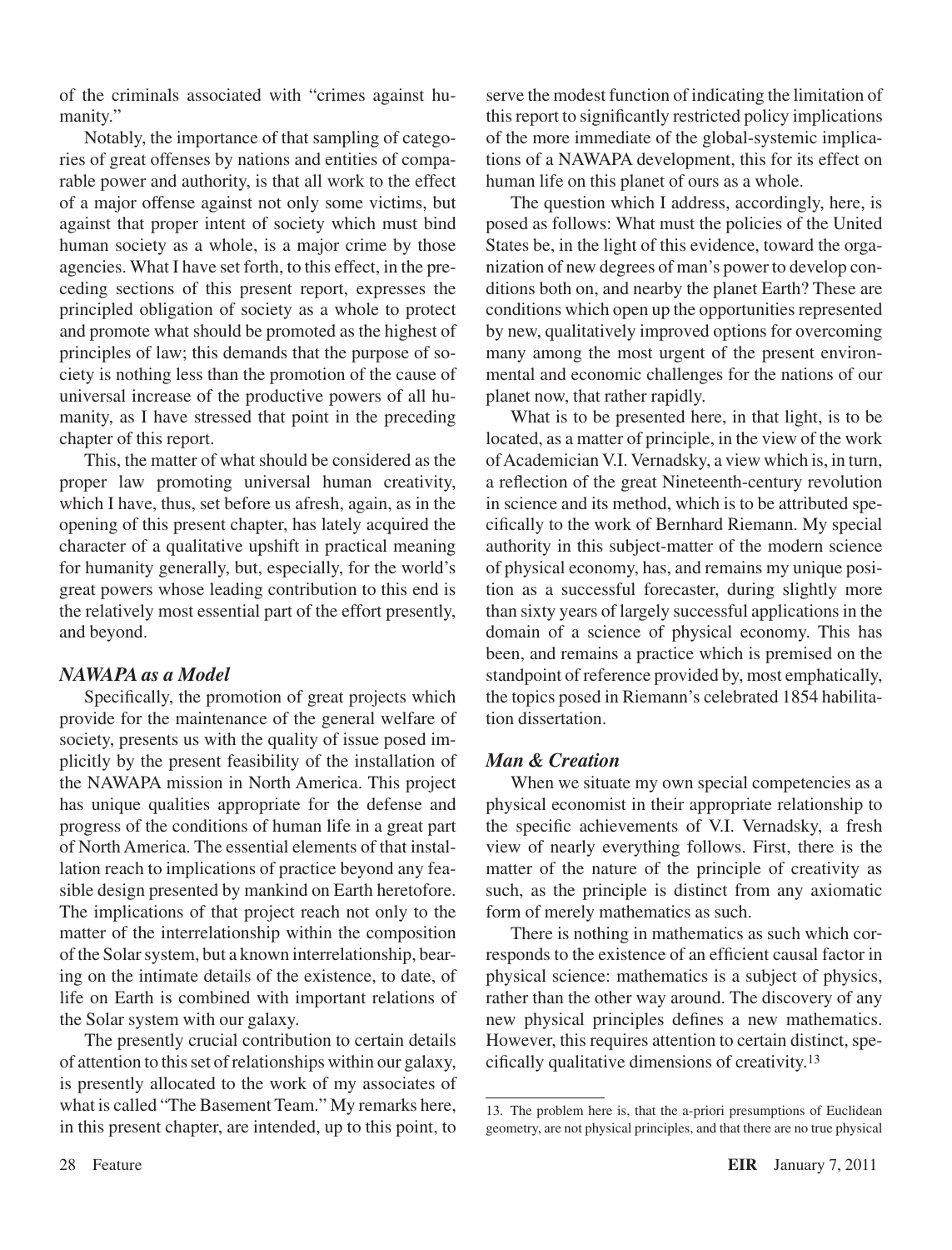These dimensions include creativity in general, creativity in ostensibly non-living processes, the creativity specific to living processes as such, the creativity specific to plant life, the creativity specific to animal life, and the creativity specific to the human mind. This includes the interrelationship among those categories.

However, as a matter of contrast, Gottfried Leibniz, implicitly a follower of Cardinal Nicholas of Cusa's **De Docta Ignorantia**, introduced a systemic approach to creativity in non-living processes, a discovery which is to be attributed to one of Kepler's proposed investigations by "future mathematicians," the Leibniz principle of creativity in mathematical physics, thus as developed to a certain stage in collaboration with Jean Bernouilli. The second of the two proposals by Kepler to his followers, was the matter of physical-elliptical functions, a subject treated among the generation of Carl F. Gauss. The domain of the issue of "life" was "broken into" by the work of Louis Pasteur, and so on, and on. The aspects of this subject which are specifically relevant to the present discussion here, are the matter of the difference between what is merely animal life, and the unique distinction of the creative-mental powers of the human individual and his, or her society.

Quantification of these respective domains, is subsumed by the principled character of the relevant domain itself. What then becomes immediately interesting, is the functional characteristics of the interaction among the functions of this array of distinctive qualities of physical states. The outcome of considering carefully that array of qualitative states, is that conclusion reached which states that there is a ruling, unifying principle of creativity in the universe in its entirety, as governing the universe asif from the top down. Next, in descending order, is the willful characteristic of human creativity, but such as it bears upon the interaction among the creativities of separate individual persons and the group-actions which they generate. After that, the obvious, descending order of subjects of lesser rank prevails.

*The competent development and practice of a physical economy so situated, is at the root of my work as a physical economist. Science is not a subject of mathematics; a mathematics of physical science is a subject of the subject of man.* Most of the blunders among economists, can be traced, properly, to a lack of comprehension of that elementary scientific principle of priorities.

The most pertinent of the conclusions to be brought forward here, is that all of our knowledge of the universe occurs in the qualitative form of human creativity, to such effect that what we know of the ontological states in the universe which are lower in scientific order than mankind, are known to us in the form and terms of the study of human willful behavior as the primary feature of all competent scientific practice.

Aclearly necessary commentary on what I have just written in the preceding paragraphs follows.

Thus, having presented the points which I have just made above, we can not make decisions respecting the nature of man, from the standpoint of relatively lower forms of life, or of non-life, by choosing either of these latter as being a primary standpoint of reference for experimental knowledge bearing on the nature of mankind. "Man as made in the likeness of the Creator," is the best that man as such can do: all that we really know for our own part, as being a fair approximation of primary truth, is the principle of creativity itself, in the degree it is knowable by man. Everything that we can actually know is knowable to us through our knowledge of the truth about the defects inherent in our senses, the senses which are given to us, not as truth per se, but as the elements of the riddle which we must solve through playing clever tricks on our sense-perceptual capabilities, including, thus, the ability of our senses to take our thoughts to where our senses can not go, through the clever design and use of what we term "scientific instruments." What Riemann marks out as the concluding, third section of his 1854 habilitation dissertation is typical.

#### *Shift Gears, for a Moment*

What "we know," with no apologies to the hoaxster Descartes, is, essentially, that "I" exists. We rely on sense-perceptions, including some qualities of capability which go outside the presumed realm of the famous five, customarily selected types of senseperception.

We are, to that extent, like the migratory creatures which use, unwittingly, the Earth's magnetic field to guide their periodic migrations. We can know that we, too, have powers whose definition goes in a similar direction, excepting the fact that, usually, conscious sense of those powers of perception has not been usually developed by persons up to the present date. For our pur-

principles in the system of the empiricism founded by Paolo Sarpi, the empiricism of what is known as British Liberalism.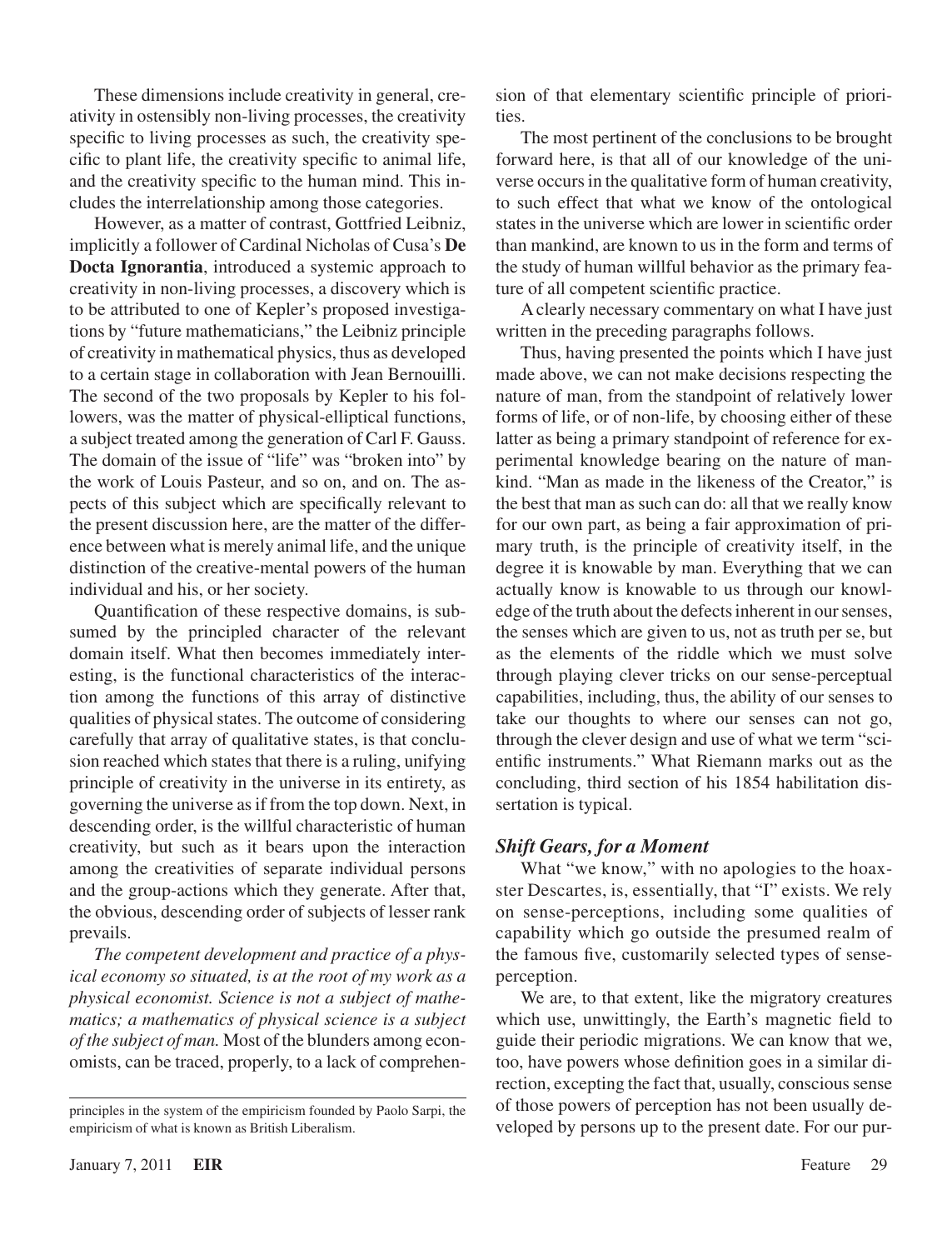poses here, it is sufficient to indicate that the domain of cosmic radiation, particularly the lower frequency radiation which lies within the lower end of aggressiveness, and which could be identified as of types not biologically hostile to human beings, is available to be considered for such purposes. In that direction, we also know, from relevant experimental work, that the physical behavior of living processes does not conform to the same, apparently lawful principles of physical science familiar to nonliving behavior. (Consult your local cucumber, for example.)

Unfortunately, so far, society has been greatly remiss in its lack of atten-

tion to matters found in the context of the subject-matters under our immediate consideration here and now. An example of this is to be found in the long-postponed matter of attention to the fact that our universe exists in a domain, not of space and time, but the universality of that space-time which is expressed as cosmic radiation. There is no proven evidence of the actual existence of "empty" space, unless it were to be found beyond our finite universe's non-bounds, a speculative thought which, for the present moment, enjoys no warrant of practical importance.

This brings our attention back to the essential point in the course of this entire, presently ongoing discussion here. As mankind, we are obliged to recognize what some might regard as an inconvenient truth, the truth that our sense-organs are far removed from the condition of actually knowing; at least that is so for any among us who are of the Riemannian persuasion.

Therefore, let us now examine our own minds within the framework of the presently stated premises of this report thus far.

*When old age shall this generation waste, Thou shalt remain, in midst of other woe Than ours, a friend to man, to whom thou say'st, "Beauty is truth, truth beauty,"—that is all Ye know on earth, and all ye need to know.*

*—*Keats, from "Ode on a



*Portrait of John Keats (above) by William Hilton; drawing by Keats of the Sosibios vase (ca. 1819); portrait of Shelley by Alfred Clint.*



*"Look at the concluding paragraphs of Percy Bysshe Shelley's 'A Defence of Poetry,' LaRouche writes. "Compare the content of those paragraphs with the relationship* 

*The most unfailing herald, companion, and follower of the awakening of a great people to work a beneficial change in opinion or institution, is poetry. At such periods there is an accumulation of the power of communicating and receiving intense and impassioned conceptions respecting man and nature.*

—Shelley, from "A Defence of Poetry"

#### *"The Captain of My Soul"*

Look at the concluding paragraphs of Percy Bysshe Shelley's **A Defence of Poetry**. Compare the content of those paragraphs with the relationship between the poet and the urn in John Keats' **Ode on a Grecian Urn**. In the first example, a large body of individual persons is gripped by an influence, identifiable as "mass behavior," whose existence is located in something which permeates the whole assembly of persons, primarily, and then penetrates the will of the individual in a subordinate degree. In the other of the two cases, the intimation of life in the images of the urn leaps across the intervening centuries, as if as a kind of immortality of the connection between the past and present. Both examples define processes which share in common bonds which unite the existence of compelling forces acting upon individuals across gaps in space and time, like warships acting in concert out of clear sight of one another, bonded chiefly by the compelling sense of the mission which unites their intentions.

With the radio-technologies of modern warfare, the relevant channels of cosmic radiation are directly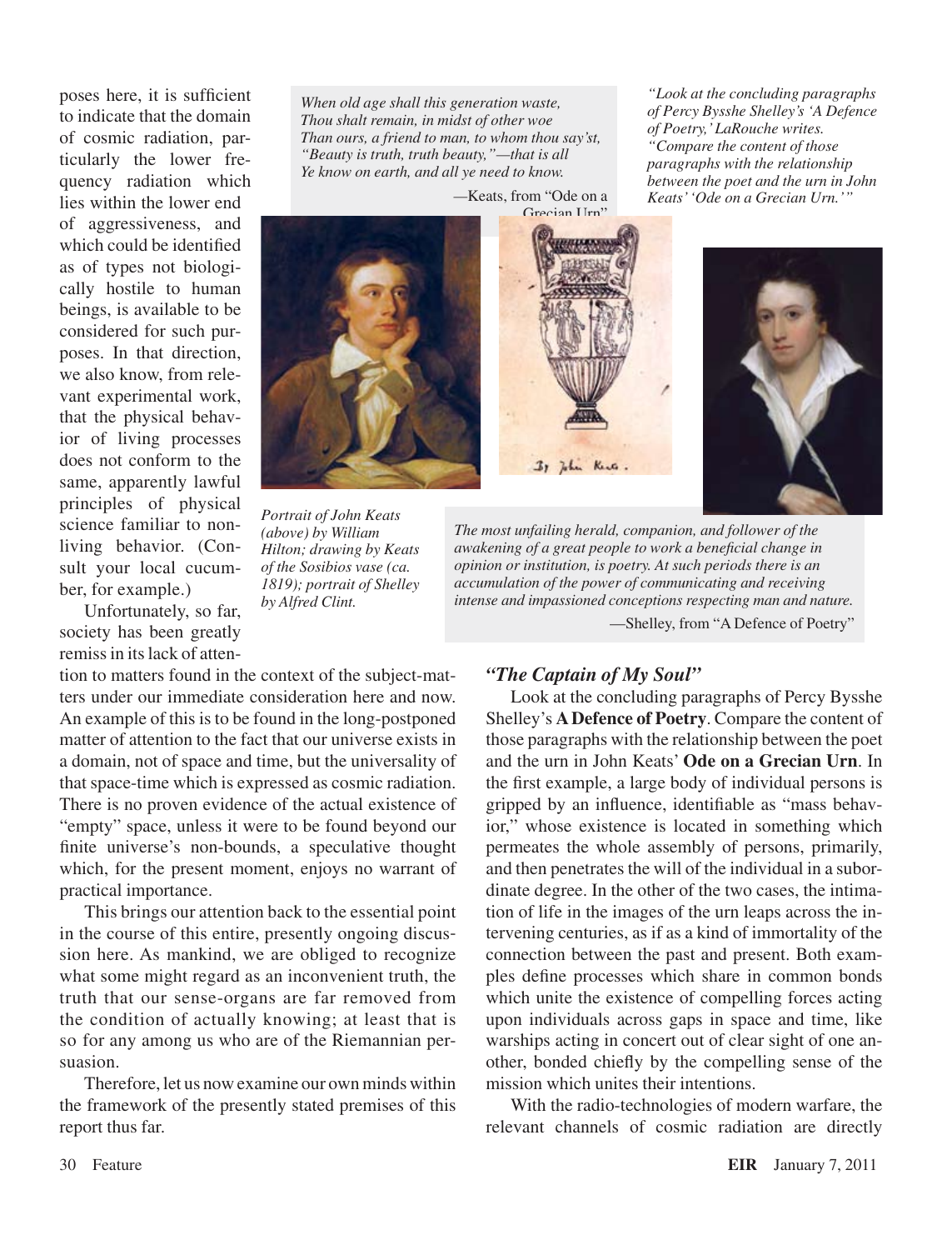known to one another within the flotilla, but, despite all other considerations, the effect of the human relationship as such remains unchanged in principle although the means of coordination has been changed. The intention thus prevails over the difference in medium employed. The most significant of the avenues of physicalscientific research into the nature of the medium of such or comparable expressions of mass behavior, is, presently what is broadly classed as an aspect of "cosmic radiation." A great nation, whether great and strong, or weak and small, is governed by the same quality of human relationship among the community of its individual parts, a common sense of mission, especially directed mission. Whatever the root, the categorical nature of the phenomenon of mass behavior as such is clearly established. The best definition available so far, has been Shelley's implied definition in the concluding paragraphs of his **A Defence of Poetry**.

However, in the meantime, we are not helpless in the matter of related expressions of human behavior. Take the extremely provocative case of Helen Keller. I suggest your attention to my other published writings on this area of investigations.

As the widely considered case of the seemingly miraculous accomplishments in the Helen Keller case presents its evidence, the assistance provided to her enabled her to create substitute forms of function to fill up the gap which might be otherwise attributable to her ostensibly lost, "natural" sensory functions. If we could presume that the publicized factsin that case contain no relevant exaggerations or misstatements, then, the very notion of an axiomatic sort of "sense-certainty" is called into doubt. The question thus posed to us presently, is how must we define the relevant kind of design of experiment required for a trustworthy re-examination of the higher implications of the Helen Keller case for today?

There is some essential solution for the core of that challenge. That does not provide us an assured solution for all of the questions which might be attributed to the actual case of Helen Keller. Nevertheless, there is an approach, which the Keller case provokes, which does lead to desirable insights into some extremely important, scientific solutions for the systemic problems posed by the customary reliance on the authority of "sense certainty." The argument goes as follows.

The most crucial of all of the issues of the known history of physical science, is the issue of the ontological basis for the notion of a universal physical principle as such. Such is the challenge posed by the case of Aristotle, and, therefore, also, Euclid. There are, in fact, no physical principles extant in **Euclid's Elements**, but hypotheses *a-priori*, instead.

Paolo Sarpi, the founder of what passes now for modern European sophistry, insists that he is free of the *a-priori* assumptions of the Aristoteleans, but I know that he was lying about this, as the case of the verymuch-Aristotelean sophist, Bertrand Russell presents the evidence on that case. When Sarpi had addressed the masses in society, he insisted that he is not an Aristotelean, but, rather what Sarpi suggests, formally, is the medieval William of Ockham (Latin: Occam).

Sarpi's policy respecting the edification of "the masses," is identical with the core argument presented by Adam Smith in Smith's own 1759 **Theory of Moral Sentiments**, that although we humans are *"endowed with a very strong desire of those ends [happiness], it has been intrusted to the slow and uncertain determination of our reason to find out the proper means of bringing them about. Nature has directed us to the greater part of these by original and immediate instincts. Hunger, thirst, the passion which unites the two sexes, the love of pleasure, and the dread of pain, prompt us to apply those means for their own sakes, and without any consideration of their tendency to those beneficent ends which the great Director of nature intended to produce by them."*

Bertrand Russell, a man expert in the habit of lying, gives away Adam Smith's show, by advancing an underlying assumption contrary to the line of argument presented by Adam Smith.

The truth of the matter, with which neither of that pair has anything to do, was well known to Niccolò Machiavelli, the actual, Sixteenth-century founder of modern strategy. Paolo Sarpi's entire policy of Liberalism, is rooted in Sarpi's opportunist solution for the great failure of The Council of Trent. I have referred to aspects of this matter in an earlier part of this present report, and on some still earlier occasions. I state the case again, now; this time, I refer to the specific situation which Sarpi and the followers of modern Liberalism, such as that of Smith, the British Foreign Office's Jeremy Bentham, and Bertrand Russell, later, reflect.

#### *Nicholas of Cusa, His Century and Beyond*

As the Fourteenth Century's Venice-organized "New Dark Age"14 did then, and the Venice-centered,

<sup>14.</sup> What I have to say here, at this point in my account, has profound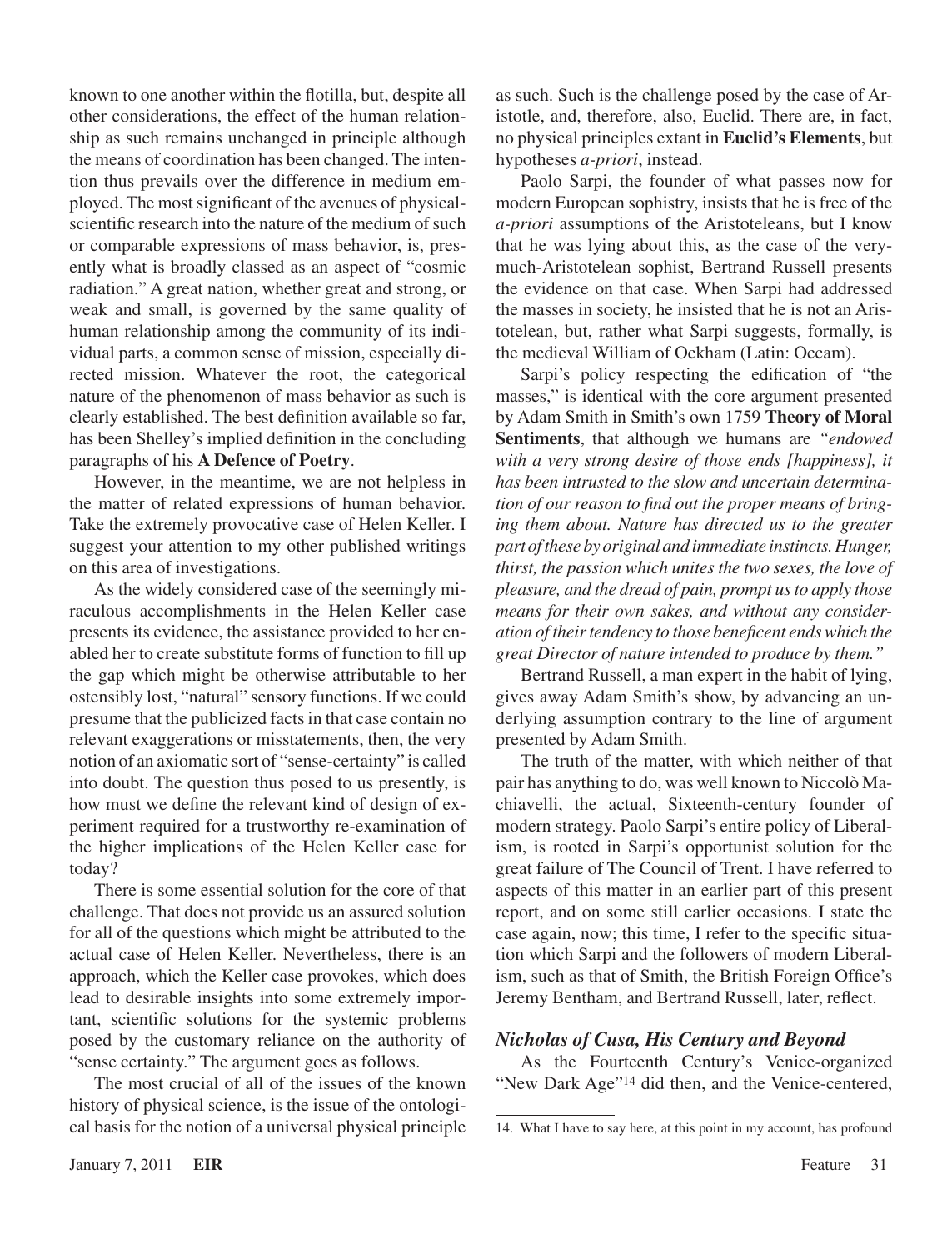presently British imperial system of Inter-Alpha Group banking has unleashed presently, the trans-Atlantic region of the world now, is presently teetering at the brink of a sudden, Weimar-Germany-like hyperinflationary triggering of an implosion which is akin, in effect, to what struck down Europe during the Fourteenth-century "New Dark Age."15 That was a shattering blow, a shock to existing political cultures of Europe, a systemic discontinuity in the ongoing history of European civilization. It was in the setting of this aftermath, that a series of developments, including, very significantly, the challenge represented by Jeanne d'Arc, affected the attempts at a Fifteenth-century Renaissance in a manner which led into the great ecumenical Council of Florence.

There came an accelerating effort at the revival of the significantly shattered Venetian power. In this setting, elements of certain Catholic orders mustered a murderous form of brutal religious fanaticism organized by a resurgence of Venetian monetarist power built up around the Habsburg house. The effect of these elements within both the church and the Habsburg system, was an eruption of religious warfare

which coincided with the event of a relatively massive, and crucial expulsion of Jews from Spain, a development which set off a general epidemic of internal religious warfare in Europe. The insanity of England's Henry VIII, was taken over by the leadership of what is fairly identified as the Venetian intelligence service, as that was expressed in the person of the Francesco Zorzi (a.k.a. English Giorgi) who moved into England in the role of the marriage-counselor of Henry VIII. The organization of the divorce of Henry from his Spanish Habsburg wife, set off the greater explosion of religious warfare throughout Europe which, ulti-

15. E.g., **A Distant Mirror** of Barbara Tuchman. See also, LPAC's **New Dark Age** video, http://www.larouchepac.com/node/11851.



*The expulsion of the Jews from Spain in 1492, in the context of the resurgence of Venetian power within the Habsburg empire, set off an epidemic of fanatical religious warfare in Europe, which lasted until the 1648 Peace of Westphalia. Shown: "The Expulsion of the Jews from Spain," by Emilio Sala Frances (1889).*

mately, virtually crushed the cause of Habsburg Spain.

These developments produced the great crisis within the Catholic Church which led into the prolonged Council of Trent. Trent was an utter failure.

At that point, the influence of Niccolò Machiavelli appeared as a crucial strategic factor in further development of European history of the century-and-a-half of the continuing religious warfare within Europe. Here, in the failure of the Council of Trent, came the influence of the revolutionary figure of the opportunist Paolo Sarpi, a Sarpi free of the encumbrances of principle. But, this was a Sarpi who grasped, and hated, the idea of the change which the rise of the great ecumenical Council of Florence had done to change the very nature of Europe.

There were two leading features of this change in culture which the evil Sarpi and his accomplices concocted with the intention of wrecking both the factions of the great Council of Florence, the faction associated with the founding of modern physical science by the roles of Filippo Brunelleschi and Cardinal Nicholas of Cusa within the context of the great ecumenical Coun-

relevance for foreseeing some crucial implications of the presently much-advanced, great, trans-Atlantic, economic and cultural breakdown-crisis in progress at the present moment this present report here is being written. The present option, includes that taken by Venice in its decision to detonate the great Fourteenth-century "New Dark Age." Venice, which controlled both the monetary system of Europe, and also its principal dupes, the leading merchant-bankers of northern Italy and the Netherlands, switched the monetary basis of the European banking system, thus precipitating the Fourteenth-century's vastly genocidal "New Dark Age."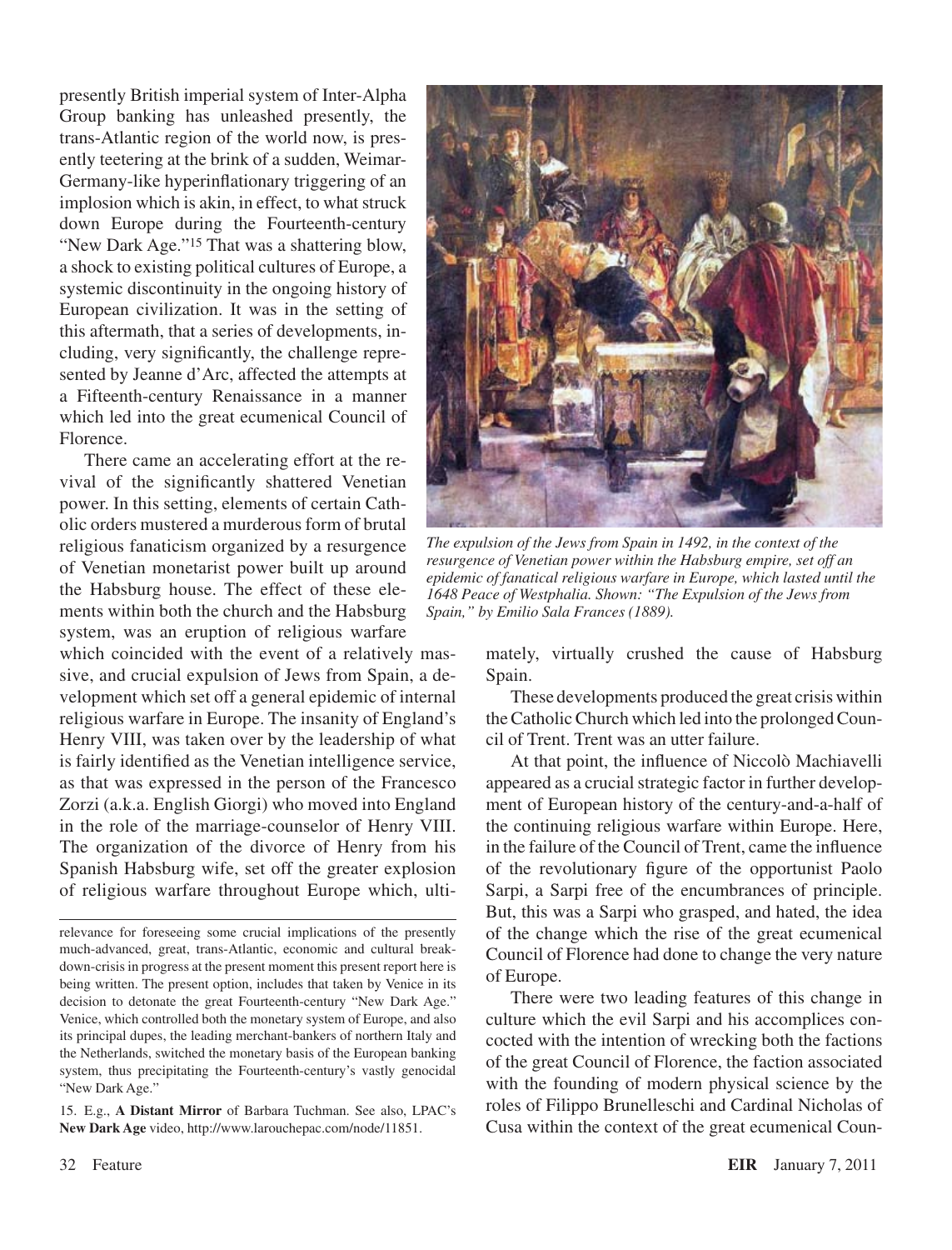cil of Florence, and the faction expressed asthe Council of Trent.

The key to the outcome of this set of circumstances, was the role which Niccolò Machiavelli had come to play. Machiavelli, who is to be fairly considered as a reflection of Cusa follower Leonardo da Vinci and of the lost cause of the Republic of Florence, had, essentially, created the foundations of modern European military strategy. However, it was the great ecumenical Council of Florence, which, especially through the continuing influence of Cardinal Nicholas of Cusa, had created the founding body of that modern European physical science which had changed the leading culture of Europe in Cusa's time and that of such among his avowed followers as Paolo del Pozzo Toscanelli who had advised Christopher Columbus on the implementation of Cusa's proposal for crossing the oceans, and who gave specific scientific advice to Columbus for crossing the Atlantic (to the opposite shore), scientific advice in the legacy of Cusa typified by the efforts of Luca Pacioli, Leonardo da Vinci and Johannes Kepler. These are typical of the influences associated with Cusa which shaped the culture of modern Europe following the great ecumenical Council of Florence. Machiavelli was a product of the influence of that tradition associated with the legacy of Cusa.

Notably, it is a fact of systemic significance for the case of modern history which I am summarizing here, that Francesco Zorzi, the marriage-counselor of Henry VIII, wasthe author of a famous attack on the **De Docta Ignorantia** of Cusa.

The keystone of Paolo Sarpi's response to the intrinsic failure of the Council of Trent, is the best choice for a relatively succinct pin-pointing of the guiding notion of Paolo Sarpi's reaction to the argument of Trent. Put as simply, but also accurately as possible within the time permitted here, Sarpi elected to attack both the legacy of Cusa and the contrary policy of Trent. Sarpi recognized that, by recognizing that the military and related strategies of Machiavelli were an implementation of the legacy of Cusa, that he must chart a strategy for himself which would destroy the Habsburg faction through using the secret of the success of a modern economy premised on the work of the Florence Council's adoption of the economic methods of modern European culture while parodying, but also destroying the scientific principles of Cusa with the same blows. He saw that he could create a powerin Europe which would be a prostitute for Aristotle, by attacking Aristotle, Plato, and Cusa all at the same time. Hence the purported resurrection of the silly Occam as a catch-all for the specific form of morally indifferent sort of Satanic sophistry of Paolo Sarpi, the origin of the heritage on which Adam Smith and the British empire were built. He was the author of the policy which launched the Seventeenth-century Thirty Years War.

Obviously, the net effect was not notably distant from Lord Shelburne's dream of a slightly modified revival of ancient Rome, later.

So, the Treaty of Westphalia made possible all that has been good in European civilization ever since. Now, the attempted destruction of the legacy of Westphalia, looms like a darkening sky of doom over not only Europe, but the entire trans-Atlantic region.

It is the compacted lesson in the history of modern European culture which I have just reviewed, which defines the historic setting in which the crucial scientific issues of today's world civilization, especially the trans-Atlantic region most directly, are to be situated.

#### *A Modern Science of Human Identity*

I shall now bring the formal conclusion of this report toward its close through completing the account of the actual human identity which the paradoxical case of Helen Keller provoked.

Pick the following two points of reference in the spectrum of human knowledge. The one point is the set of what are identified as the standard five sense-perceptions. The second is the mind's attempted simulation of the bare sense of personal identity. Here is where Descartes shows himself to be absurd. Think of the approximation of the sense of identity between the mind of the person traveling in a space-ship, who has no contact with the space-time outside the ship but through the medium of the instruments employed by the ship itself.

As I had reported, repeatedly, earlier, the discovery of a physical principle, as in the instance of Johannes Kepler's discovery of the universal principle of gravitation, requires a minimum of mutual negation of two qualities of sense-perception, as in that case of the notions of sight and harmonics, to define a principle which is neither of those two. The confrontation is not sufficient; there must be a proof that that attributed principle is a general case of that type. This assumes the mathematical or equivalent form of a formulation which lends itself to be a form of mathematical or comparable proof suited to be a test of the generality of the adduced can-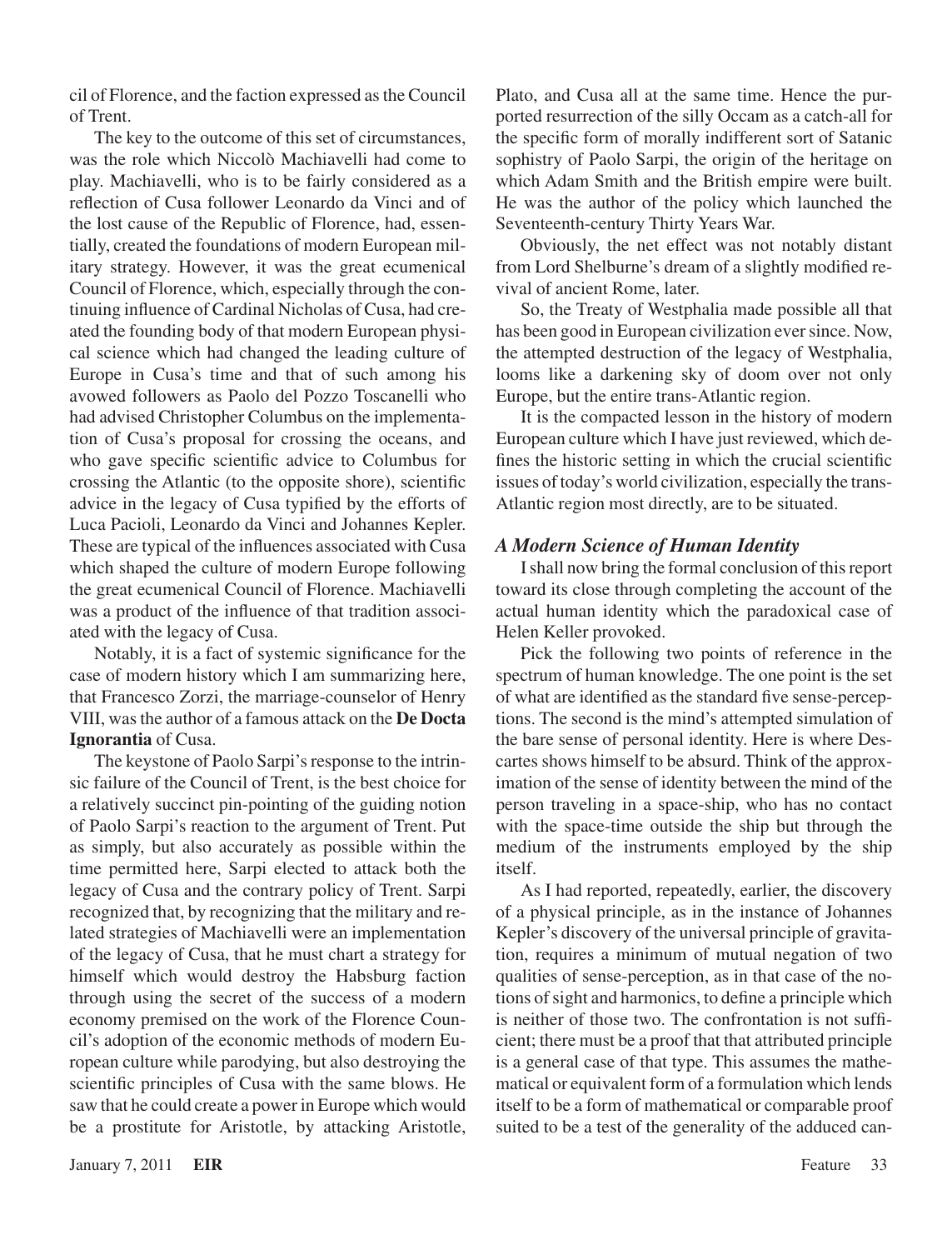didate-principle. However, it is the initial discovery of that as a suspected principle which is the crucial point of "break-through."

The experimental demonstration may be susceptible of a created mathematical formulation, as was the case for Kepler's own discovery of the universal principle of gravitation, but it is that discovery itself, rather than the mathematical formulation, which is expressed as the generation of the notion of that principle.

Here lies the key to the distinction between valid mathematical formulations in general, and a crucial quality of discovery of a principle which can not be deduced, but must be discovered from outside the existing domain of already known mathematical principles. The discovery must precede the possibility of a "mathematical solution" for the discovered notion, as Kepler's discovery, once again, illustrates the point. The discovery must be found outside the domain of existing known factors, rather than as a solution for a new combination of known factors, as the "outsideness" requires the aid of the equivalent of a vicarious hypothesis, as Kepler defined this along his pathway of incremental steps leading toward what turned out to be the discovery of the principle of universal gravitation.

The crucial feature of this process of discovery lies in the quality of "outsideness" of the mind which experiences this process.

Now, review what we have experienced, implicitly in the kind of process described. View this proposition from the vantage-point presented by Bernhard Riemann's habilitation dissertation. Here, in this case, it is the exclusion of deductive mathematics from the defining of an actual physical principle, which is crucial. In other words, that a minimum of two qualities of senseperception, which are not contained within any single principle of perception, are required to locate any universal principle.

#### *Some Convenient Considerations*

The discovery of principles so defined, creates a mode of action by the human individual which does not depend directly on any single quality of sense-perception, or combination of qualities of mere sense-perceptions as such. Thus, the discovered principle, if it is a valid discovery, "belongs to" the discoverer, or discoverers in combination, rather than to human sense-perception as such. Thus, through the discovery of principle, the human individual acquires a "meaningful" personal, human identity.

This comes up in the matter of Classical musical counterpoint, as distinct from the popular alternatives for decent music or the related subject of Classical poetry. So, all decent artistic composition depends on the principle of Classical irony, as this standpoint is approximated with a certain attractive degree of excellence in William Empson's **Seven Types of Ambiguity**.

Thus, we have put psychological distance between the human individual and a "thing-like" surrogate for an actually human identity. Broad categories of mental disorders can be attributed to failures due to such "thinglike" surrogates, such as "fetishisms" defined by attachment to a sense-perception or the like. In the instances of such fetishisms, the identity of the human subject is located within the relatively bestial quality of senseperceptual experience as such, rather than the actually human identity of a person.

#### *A Crucial Additional Consideration*

So far, the dominant feature of my argument on this subject has been confined to treatments of the limited number of five commonly featured varieties of senseperception, and to the principles which may be adduced from inherently paradoxical juxtapositions of senseperceptual experiences. Thus far, we have said next to nothing about the effect of adding what are demonstrably additional qualities of sense-perception, such as those additional qualities to be recognized in the large domain of cosmic radiation.

As in the case of bird migration dependent upon a feature of cosmic radiation, there are a large number of types of cosmic radiation, within the relevant ranges, which have such a function specific to one or another type of living entity of either plant or animal life.

One might ask, what might be the relevance of this latter consideration to the case of Helen Keller? I believe that the answer to that question ought to be obvious in what I have written here, thus far.

#### *To Conclude, for Now*

Of the many added questions to be treated under this same title represented in this report, the most urgent to be considered here, the most important at this stage of progress in these matters, are those which pertain to the distinction of practical implications of human creativity, from those of the functions of lower qualities of life.